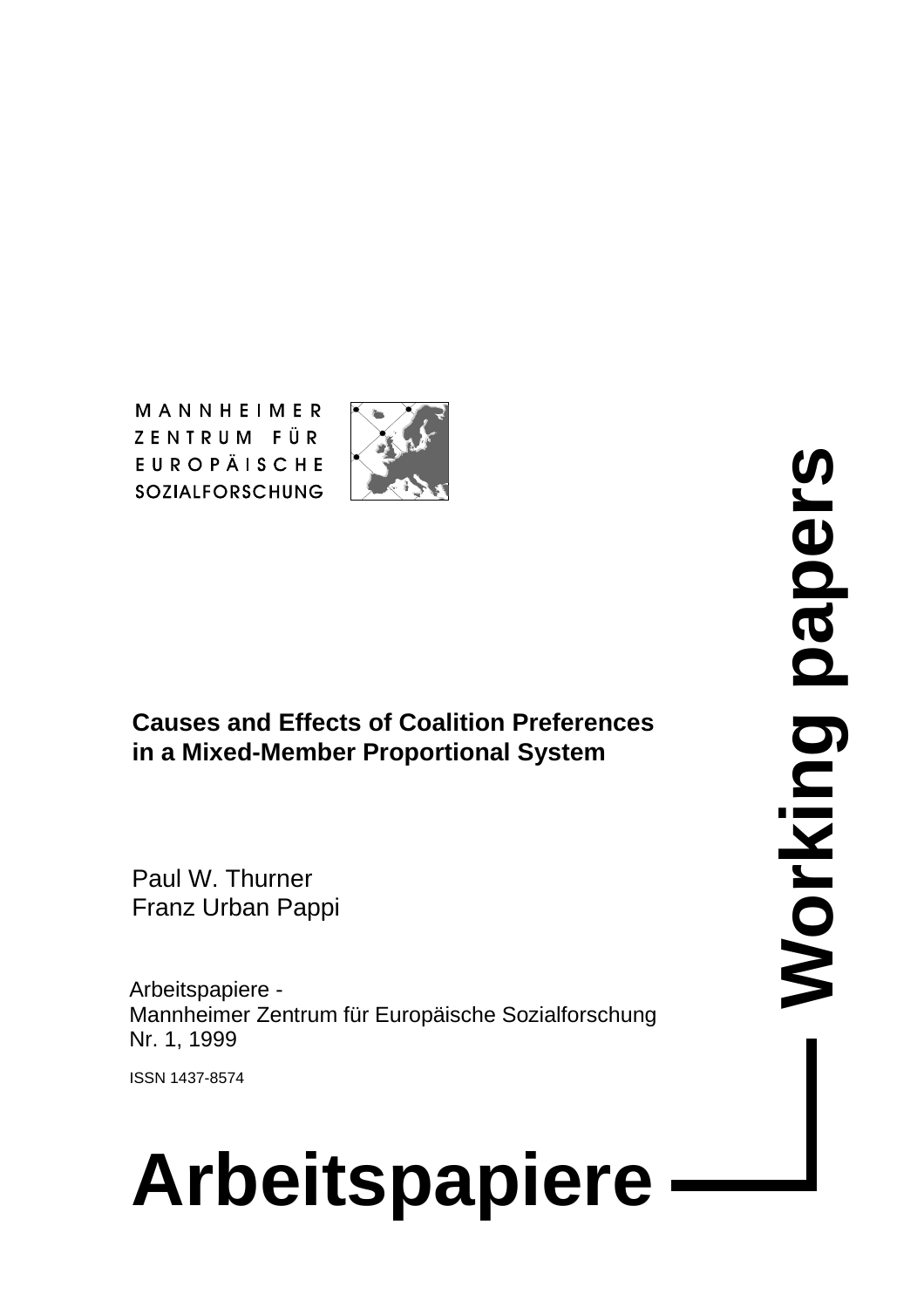Paul W. Thurner Franz Urban Pappi

# **Causes and Effects of Coalition Preferences in a Mixed-Member Proportional System**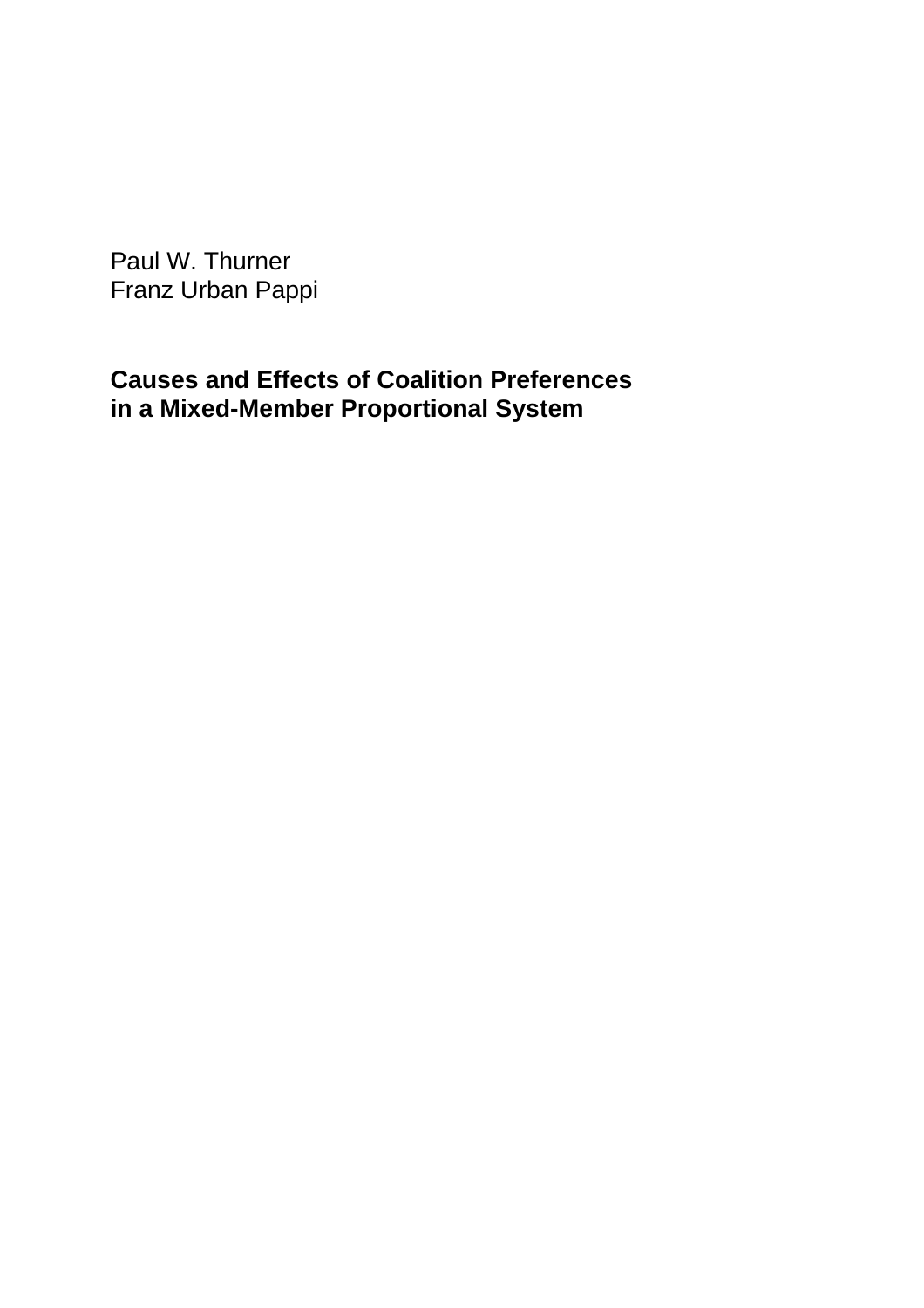#### **Thurner, Paul W.:**

Causes and Effects of Coalition Preferences in a Mixed-Member Proportional

System / Paul W. Thurner ; Franz Urban Pappi. –

Mannheim, 1999

(Arbeitspapiere - Mannheimer Zentrum für Europäische Sozialforschung ; 1)

ISSN 1437-8574

Cover layout: Uwe Freund Not available in book shops. Token fee: DM 5,– Purchase: Mannheimer Zentrum für Europäische Sozialforschung (MZES), D – 68131 Mannheim WWW: http://www.mzes.uni-mannheim.de

#### Editorial Note:

Paul W. Thurner is Assistant Professor at the Department of Political Science I, University of Mannheim. His research topics are the modeling of voter decisions in multiparty systems under different electoral systems and problems of international institution building.

Franz Urban Pappi, Professor for Political Science at the University of Mannheim, teaches political sociology and comparative politics. Among his recent publications are books on decision making in policy domains (cf. Pappi, König, Knoke, Entscheidungsprozesse in der Arbeits- und Sozialpolitik. Der Zugang der Interessengruppen zum Regierungssystem über Politikfeldnetze. Ein deutschamerikanischer Vergleich, Frankfurt/Main 1995) and articles about the applications of spatial models to explain voting behavior in mass publics ( Pappi, Eckstein, Voters' party preferences in multiparty systems and their coalitional and spatial implications. Germany after unification, in Public Choice 97: 229-255).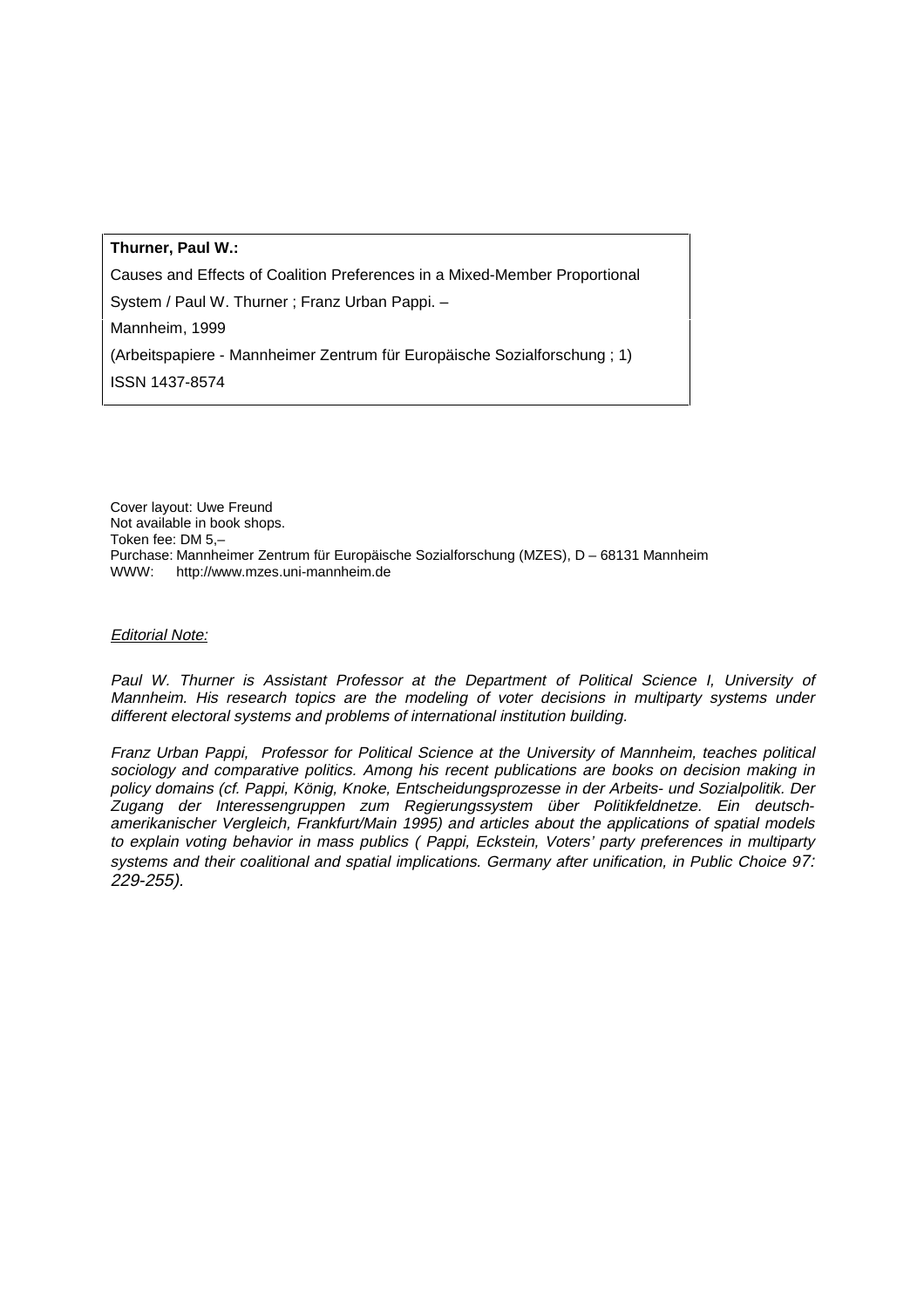#### Abstract

This paper adapts features of a model of Brams/Fishburn (1992) on coalition voting to the context of a mixed-member proportional system. We differentiate between a candidate vote which determines the winner of a constituency contest, a party vote which determines the seat shares of the parties in parliament, and a coalition preference for all parties the voter considers acceptable for building a majority government. In contrast to the purely axiomatic contribution of Brams/Fishburn we formulate a descriptive model of choice behavior for a real world political environment. We focus a) on congruence between party/candidate preference and coalition preference b) on congruence between coalition preference and party/candidate vote; c) on congruence between coalition preferences and ticket combinations; d) on sincerity/insincerity of party and candidate vote; e) on causes of ticket splitting. Hypotheses are complemented by information on the voters' expectations. Data base of this paper is a representative national sample conducted during the German parliamentary elections 1998.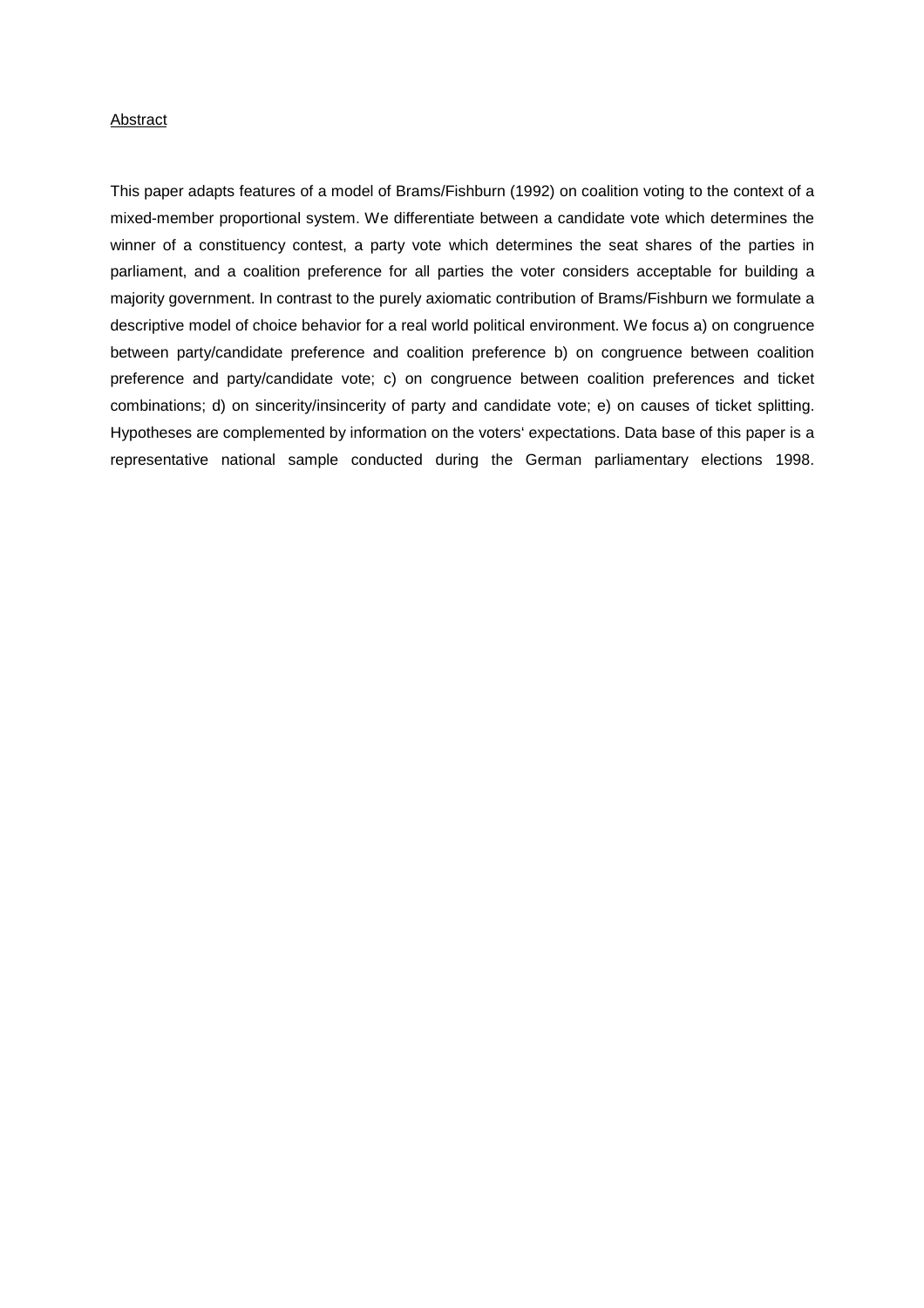# **Contents**

| <b>Introduction</b>                       | 1              |
|-------------------------------------------|----------------|
| <b>Parties, Candidates and Coalitions</b> | 2 <sup>1</sup> |
| <b>Questions and Hypotheses</b>           | 5              |
| <b>Definitions and Assumptions</b>        | $\overline{7}$ |
| <b>Empirical Analysis</b>                 | 11             |
| <b>Conclusion</b>                         | 17             |
| <b>Appendix</b>                           | 18             |
| <b>References</b>                         | 20             |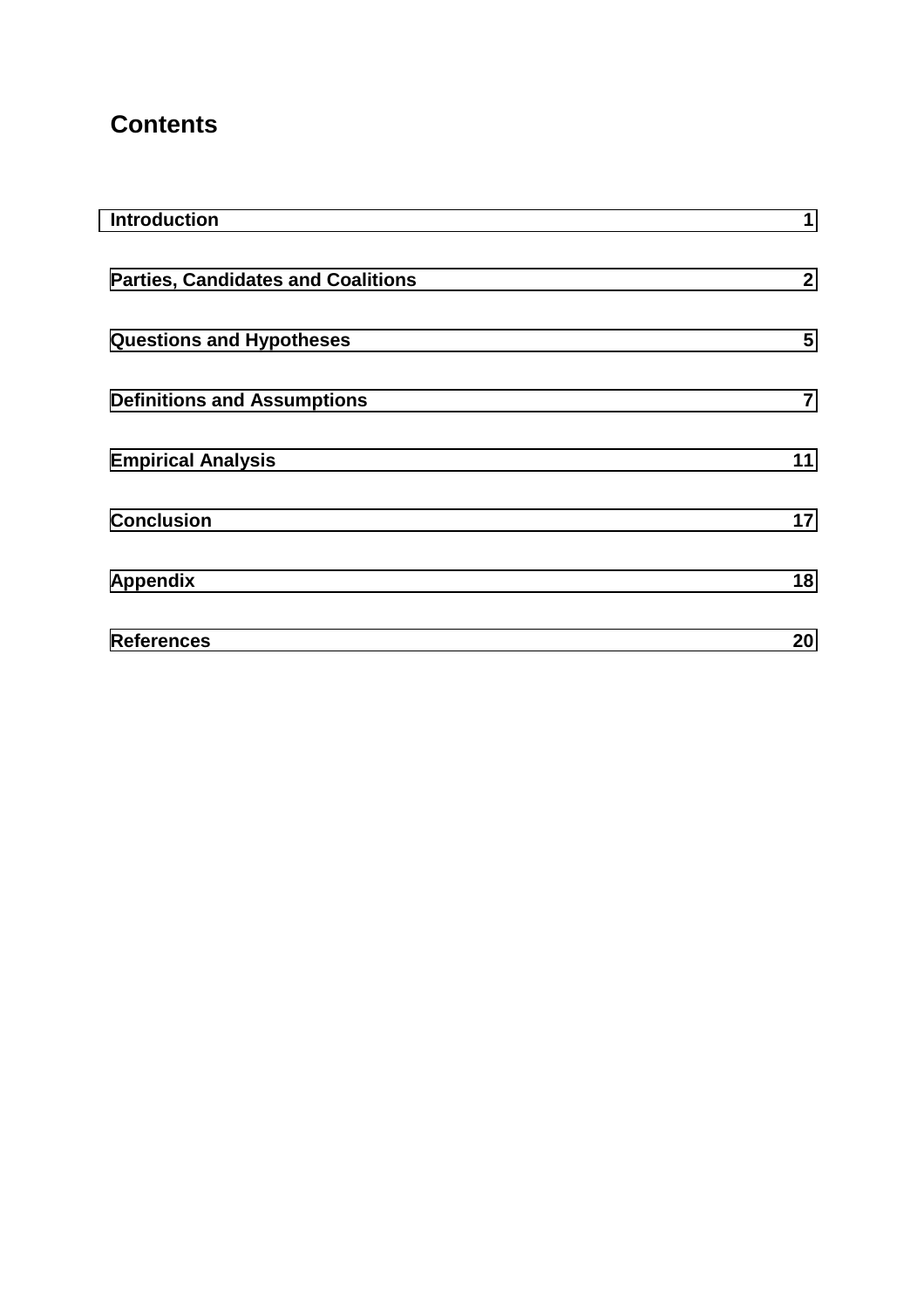## <span id="page-5-0"></span>**Introduction \***

There is a renewed interest in the consequences of individuals' preference order in political choice situations with multiple alternatives. Following the tradition of mathematical psychology (Luce, Suppes 1965) this literature not confines itself to a purely axiomatic approach, but tries to link formal theory and empirical testing. In this aim Chamberlin/Cohen/Coombs (1984) use candidate rankings of five presidential elections of the American Psychological Association in order to test the implications of social choice theory. In a series of papers Regenwetter (1997) and coauthors (1998a,b) treat the problem of subset voting or subset choices. Regenwetter/Grofman (1998: 424) define subset voting as "...voting, polling, or other choice situation, in which the participants are presented with a finite set  $\ell$  of alternatives, candidates, products, or brands, and they are asked to choose a subset of any size containing those alternatives that they 'approve' of, i.e. regard as satisfactory". Using real election data resulting from approval voting they reconstruct underlying preferences of the electorate and test their social choice properties for the Condorcet criterion as well as the concept of the Borda winner.

Whereas Chamberlin/Cohen/Coombs as well as Regenwetter/Grofman focus on the question of how different institutional settings translate citizens preferences into collective choices, Brady/Ansolabehere (1989) investigate the 'nature of utility functions in mass publics' using representative survey data. Accentuating the socialpsychological foundations of the voters' preferences, they examine the conditions leading to differently structured rational choice orderings. A main result is that information and knowledge structure the way voters rank order candidates.

Another research line considers how citizens' preferences under a specific institutional situation translate into individual choices. Thurner/Pappi (1998) examine strategic voting in a simple PR system with a certain threshold barrier. Relying on a representative survey including binary choices on 5 parties they identify the amount of strategic voting, derive hypotheses on factors inducing strategic voting in a given electoral system and they estimate the impact of strategic voting on the parties success/failure within a random utility model.

In the following we would like to make a contribution to the question on how electoral law conditions the choice behavior of voters when faced with multiple parties on which they have a best-to-worst order. Reworking a model of Brams/Fishburn (1992) on coalition voting we first give an informal presentation of the electoral system in view, i.e. a mixed-member proportional (MMP) system. Then we derive questions and hypotheses. In order to reduce the complexity of the informal model and in order to provide a systematic empirical analysis we introduce formal definitions and assumptions. The empirical results are based on a representative survey conducted during the 1998 German national election.

\*We would like to thank Dieter Nohlen and Michael Stoiber for their helpful comments.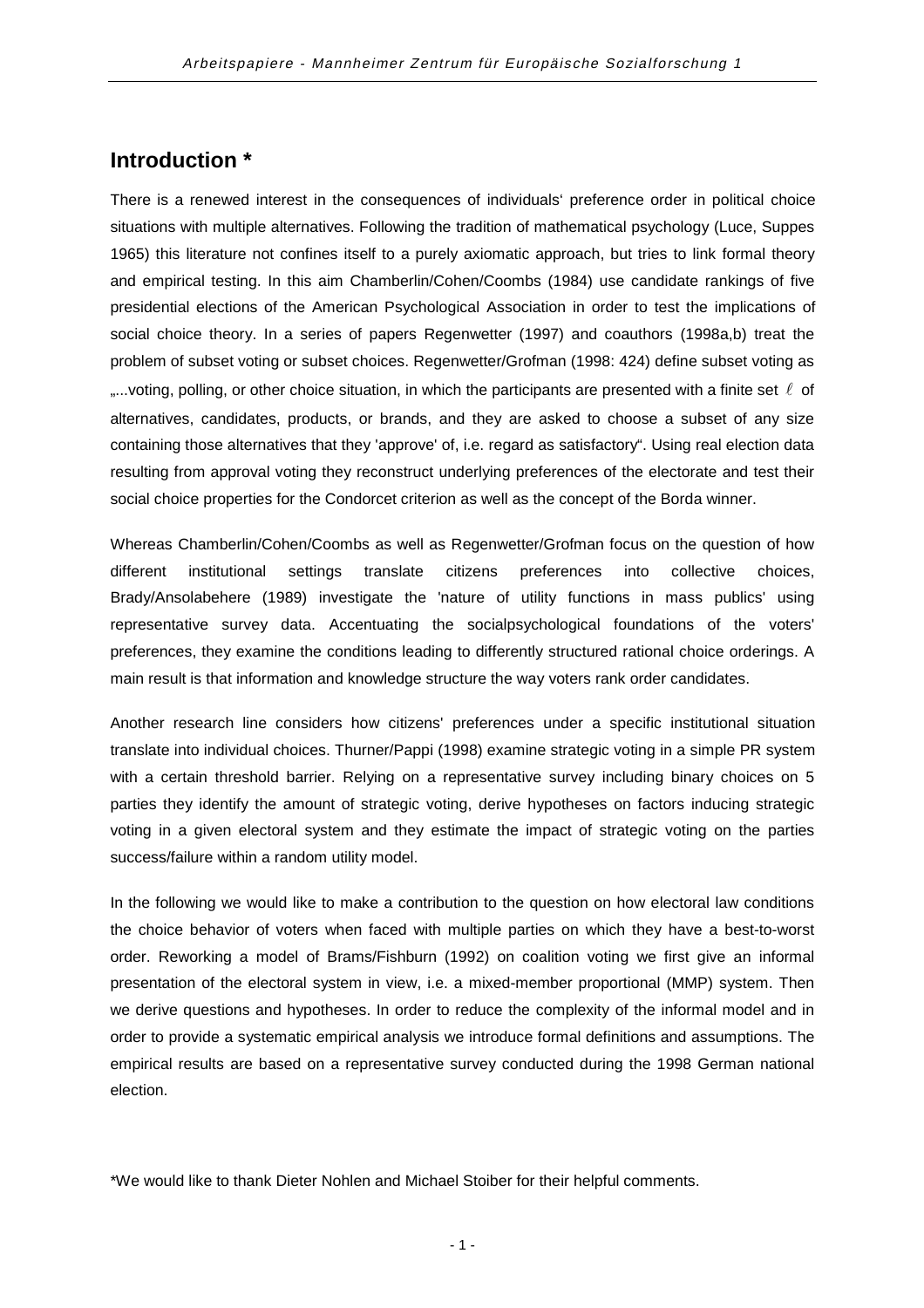## <span id="page-6-0"></span>**Parties, Candidates and Coalitions**

Let us start with an informal presentation of the components that are necessary to describe the electoral system in view<sup>1</sup> as well as the assumed psychological influences on individual choices, induced by the interplay of preferences and institutional formulas. The presentation follows partly Brams/Fishburn (1993). Brams/Fishburn there develop a model of coalition voting, where each voter has a (fractional) party vote for a party list and a coalition vote. In their two-tier-two-vote system<sup>2</sup> they assume for the first tier a simple proportional representation system: majority and minimal majority coalitions are determined by the respective proportion of party votes. Then, assuming a plurality rule a governing coalition is determined by coalition votes. Brams/Fishburn define several features of party and coalition vote, i.e. congruence and sincerity, and derive general results for a suchlike electoral system.

Contrary to Brams/Fisburn, we do not assume the voter to have a coalition vote. However, our assumed voters may have coalition preferences with none the less behavioral implications. Under a MMP system $^3$ , voters cast two different kinds of votes:

- 1. A candidate vote for a constituency candidate, which determines the first-past-the-post winners of a multi-constituency contest
- 2. A party vote for regional party lists –which aggregated to the national level determines the national seat shares of the parties in parliament.

Every winner of a constituency is awarded a seat. However, the upper national level is the decisive level: The final allocation of seats is on the basis of all of the votes aggregated to the national level. Adjustment seats are provided for those party lists having gained more constituency seats than seats accorded to them by the share of party votes. Only those party lists reaching a national threshold are awarded seats. Figure 1 presents the assumed relationships between a voter's preferences and her/his actual voting behavior:

l

<sup>1</sup> With minor modifications the framework of our model follows the electoral system of Germany and New Zealand. For a more detailed overview of the German electoral system cf. Nohlen 1996, Cox 1997, Lijphart 1998.<br><sup>2</sup> For a comparison of real existing two-tier districting electoral systems, cf. Lijphart 1998: 30 ff.<br><sup>3</sup> The denomination 'mixed-member proportional system' has been proposed by New Zealand political scientists

<sup>(</sup>cf. Boston et al., 1996) after the institutional reform of the New Zealand electoral system in 1993 which follows the German design. The term MMP will be also used in the classification of the forthcoming International Encyclopedia of Elections, cf. Nohlen et al (n.d.).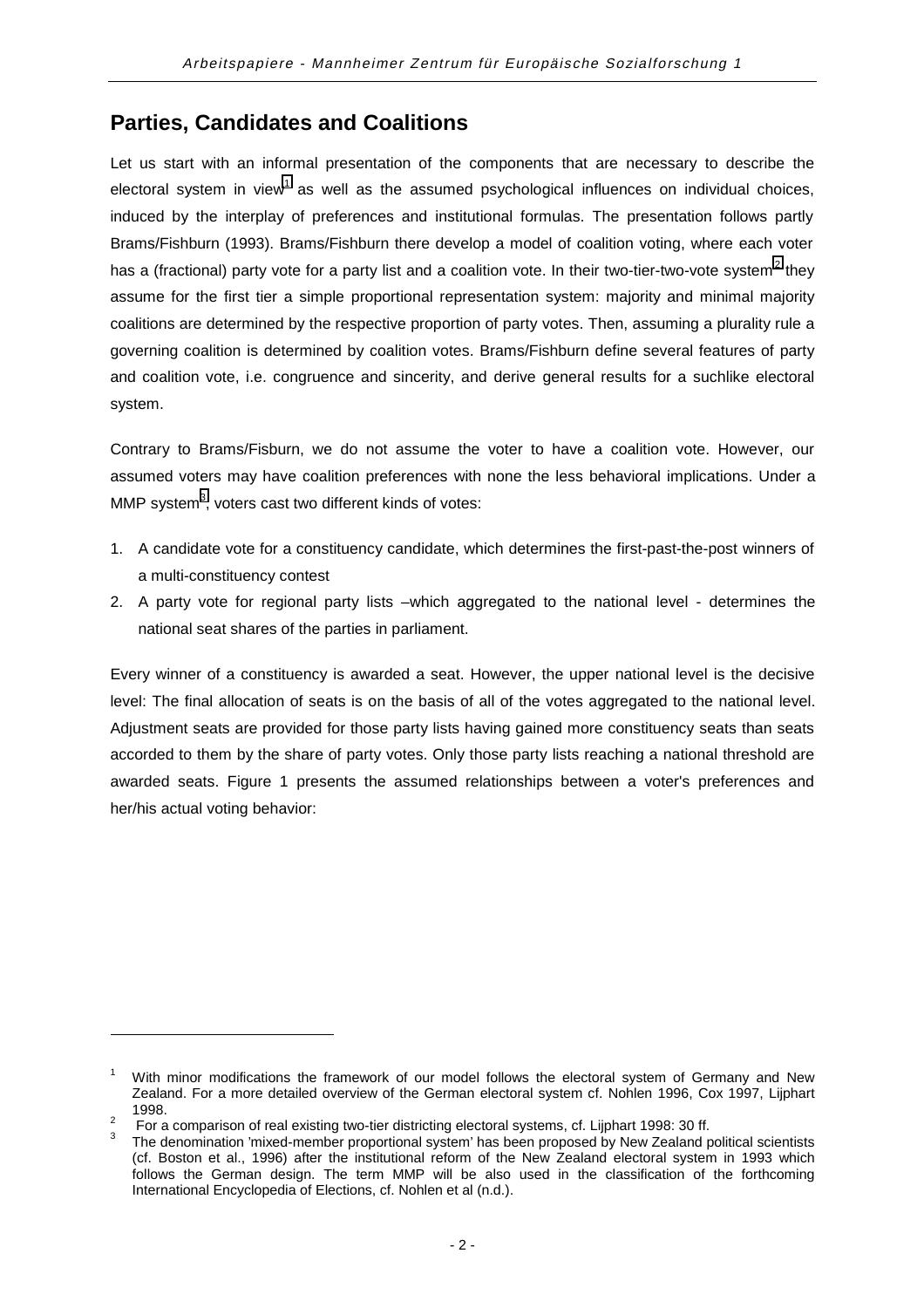

**Figure 1: Assumed influences on party vote and candidate vote in a personalized PR system**

- 1. **Arrow 1 and 2**: Party preferences and candidate preferences may directly determine party vote and candidate vote without considerations of expectations on how well each party list and each candidate of a constituency are likely to do. Sincerity of these voters may be a consequence of a strong partisan bias and/or candidate bias respectively. Arrow 1 indicates at the same time, that these voters prefer one-party governments.
- 2. **Arrow 3**: Since electoral systems with a party list system and 'structured parties' (Sartori 1994) subordinate candidates to a strong party discipline, we argue that the preference ordering over party lists strongly determines the voter's candidate preference. In the context of divided government literature the notion of 'nonseparability' of preferences has been introduced in order to describe the interdependence of preferences in two institutional dimensions (Lacy/Niou 1998, Smith et al. 1998). Due to the party list system we expect nonseparable preferences to be dominant in MMP systems. Then, the question is why and when the voter's candidate preference deviates from his party preference.
- 3. **Arrow 4**: In multiparty systems, governments, in general, are constituted by coalitions. Therefore, some voters have coalition preferences. We call a coalition preference sincere if a voter takes no consideration of expectations when building up his coalition preferences. Following the spatial theory of voting we argue, that voters build up their preference for a multiparty government by minimizing a weighted Euclidean distance over combinations of parties in the policy space and the respective policy bundles.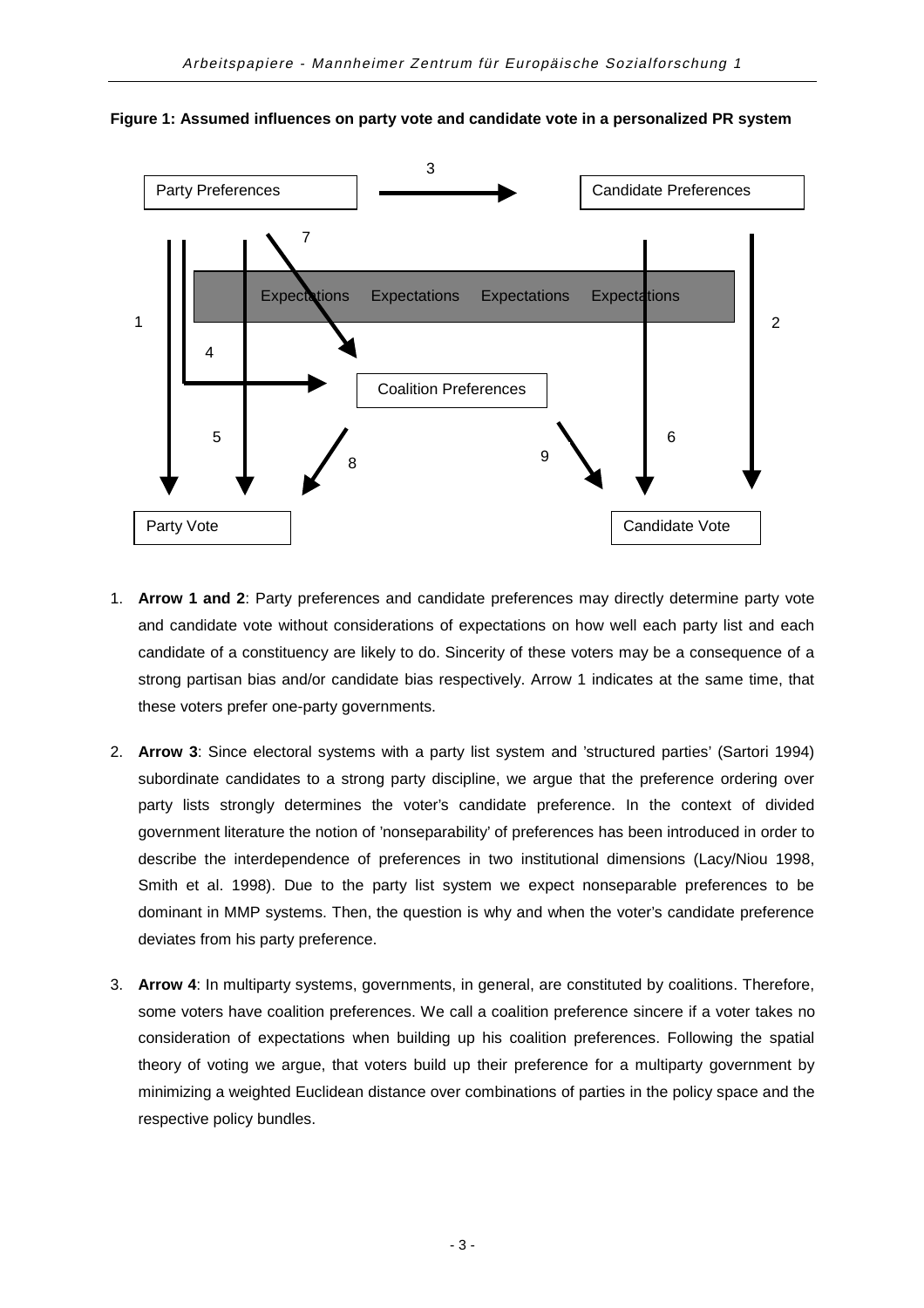- 4. **Arrow 5 and 6**: Voters taking into account information provided by media reports and national and regional polls may be influenced by expectations in their party and candidate vote. A one-party government is preferred (arrow 5) when a voter's expectations give rise to consider a one-party government as possible. As regards expectations over candidates in a constituency, we differentiate between two possibilities: A voter may project expectations on chances of national party lists to the chances of candidates belonging to these parties in a constituency in order to economize on information cost. Second, a voter may build up constituency-specific expectations using low-cost informations provided by local and regional media and polls. We expect candidates with marginal chances to win a constituency to be deserted by tactical voters. Non the less at it may be possible that candidates of a party with only marginal chances on the national level may have chances to win certain constituencies due to a concentration of voter segments attached to that party.
- 5. **Arrow 7**: Again, following the spatial theory of voting we argue, that voters build up their preference for a multiparty government by minimizing a weighted Euclidean distance over combinations of parties in the policy space. Voters may have strategic coalition preferences, when they believe that their most preferred coalition cannot be realized.
- 6. **Arrow 8 and 9**: Depending on expectations over party lists, coalition preferences will lead to a specific combination of party vote and candidate vote<sup>4</sup>. Since the probability of influencing the outcome of the election by the candidate vote is even smaller than the probability of influencing the election by a party vote<sup>5</sup>, we expect party vote and candidate vote to be identical. We expect splitters to partition their votes among the parties that constitute their coalition preference. We expect splitters to give their party votes to small parties and to give their candidate vote to large parties.

In order to understand the implications of coalition preferences with regard to party vote and candidate vote, it is necessary to compare coalition preferences with the complete party and candidate preference order of a voter on the one hand, and with their revealed/stated choices on the other hand. Given this informal representation of the voter's choice process in a complex institutional setting, the following questions and hypotheses will be selected for further investigation:

<sup>4</sup> For an extensive discussion of the interplay of coalition preferences and expectations and their implications for a strategic party vote, see Thurner/Pappi 1998b.<br>It is the conditional probability that an effective candidate vote is at the same time an effective vote for a party

list to win the election.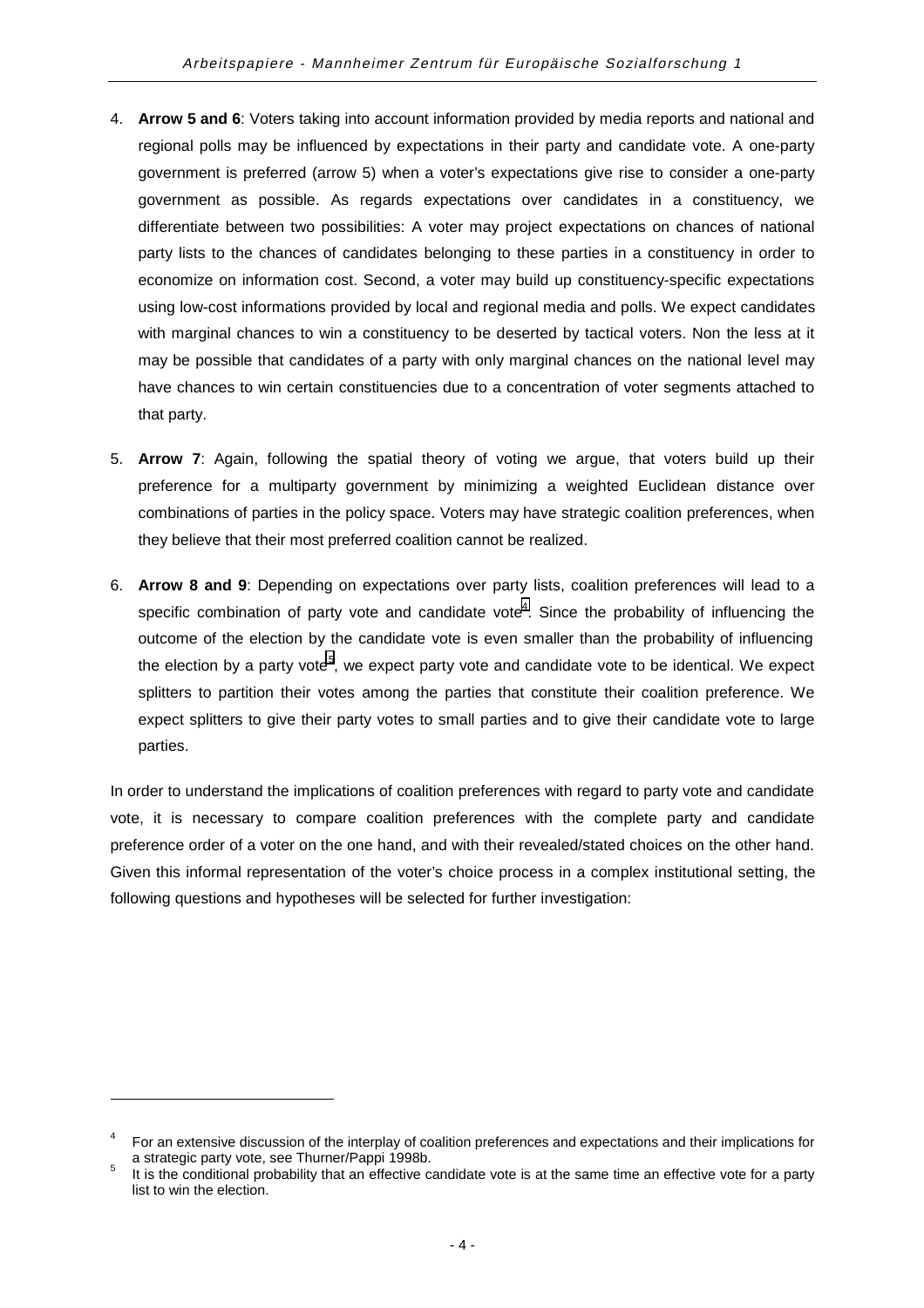## <span id="page-9-0"></span>**Questions and Hypotheses**

**Question 1** on the Congruence of Party/Candidate Preference and Coalition Preference:

- a) Do coalition preferences systematically mirror party preferences? (Party Preference Coalition Preference Congruence)
- b) Do coalition preferences systematically mirror candidate preferences? (Candidate Preference Coalition Preference Congruence)

**Question 2** on the Congruence of Coalition Preference and Party/Candidate Vote:

- a) How many voters choose a party contained in their coalition preference? (Coalition Preference Party Vote Congruence)
- b) How many voters choose a candidate the party of which is contained in their coalition preference? (Coalition Preference - Candidate Vote Congruence)

**Question 3** on the Party/Candidate Vote Sincerity:

- a) How many voters vote their first party preference? (Party Vote Sincerity)
- b) How many voters vote their first candidate preference? (Candidate Vote Sincerity)

**Question 4** on Straight Ticket Voting versus Ticket Splitting:

- a) How many voters split their tickets?
- b) Do split combinations correspond to coalition preferences? (Coalition Preference Ticket Combination Congruence)

In an earlier paper we tested hypotheses for preferential and institutional conditions inducing strategic voting (cf Thurner/Pappi 1998). This time we will have our focus on factors conditioning ticket splitting.

**Hypothesis 1** on the Influence of Party Preference on Candidate Preference ((Non)Separability Hypothesis I):

a) There is no interdependence between a voter's candidate preference and his/her party preference.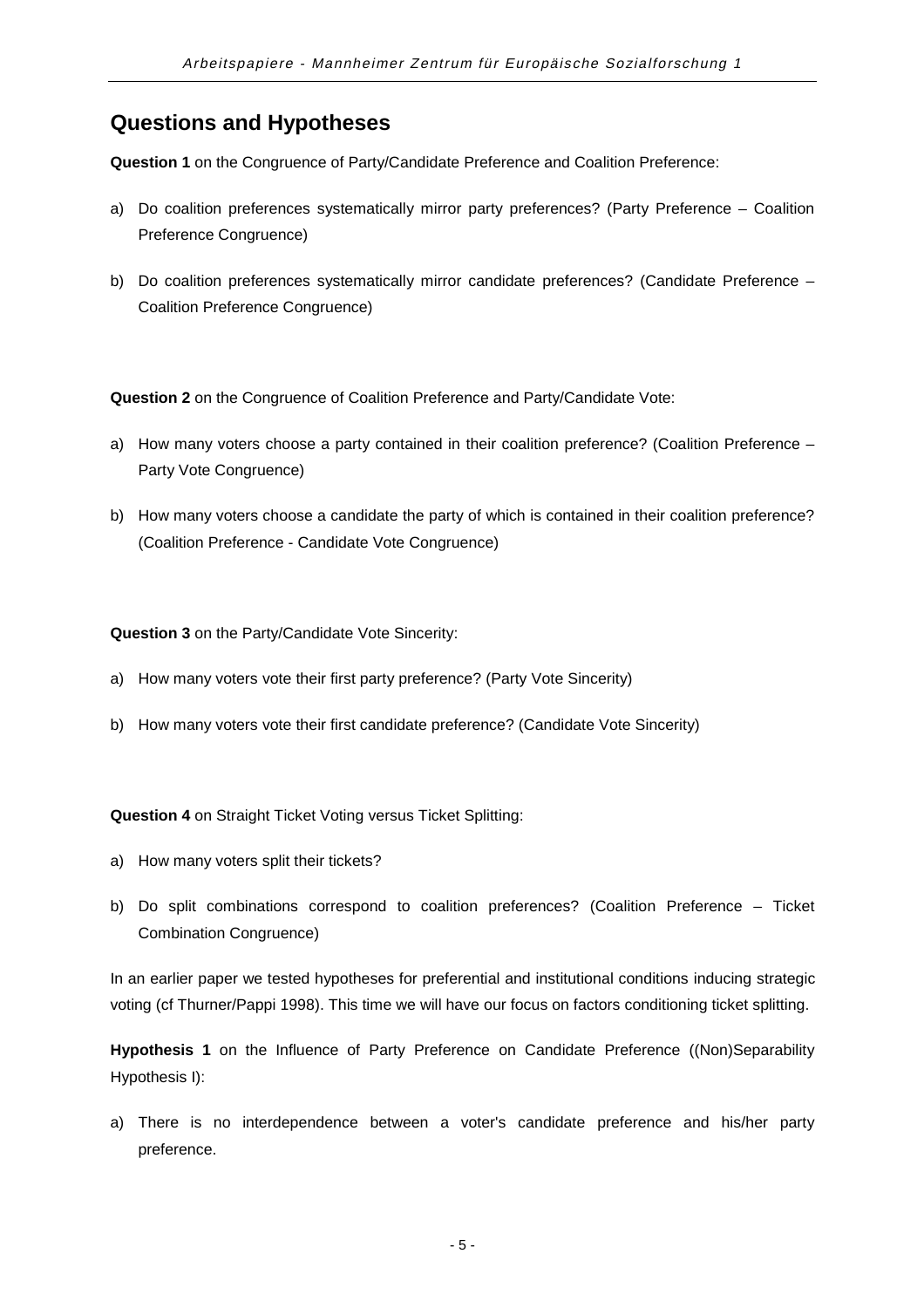b) Candidate preferences more often correspond to party preferences than party preferences do correspond to candidate preferences.

Hypotheses 1a and b make reference to the nonseparability assumption of Lacy/Niou (1998) and turn it into a proposition which has to be tested empirically. Null hypothesis 1a states that there is no interdependence between party preference/vote and candidate preference/vote. Hypotheses 1b postulates, that in case that there is a dependence than the direction is from party to candidate.

**Hypothesis 2** on the Influence of Party Preferences on Ticket Splitting (Tie-Induced Splitting):

Ties in first rank of a party preference increase the probability of ticket splitting.

Voters being indifferent between two parties tend to split their votes more often as compared to voters having a unique first party preference.

**Hypothesis 3** on the Influence of Coalition Party Preferences on Ticket Splitting (Coalition-Induced Splitting):

- a) Splitters partition their tickets to the elements of their most preferred coalition.
- b) And as a consequence: Strongly preferring a one-party government decreases the probability of ticket splitting.

Voters with coalition preferences may want to partition their tickets among the coalition parties for purely expressive reasons. Note that this hypothesis does neither assume the voter to know the institutional rules of the electoral system neither to take into account expectations on the voting behavior of the other voters. Voters only feel the need to partition. Consequently, we hypothesize that voters that want to have a single party as governing party do not tend to split their votes.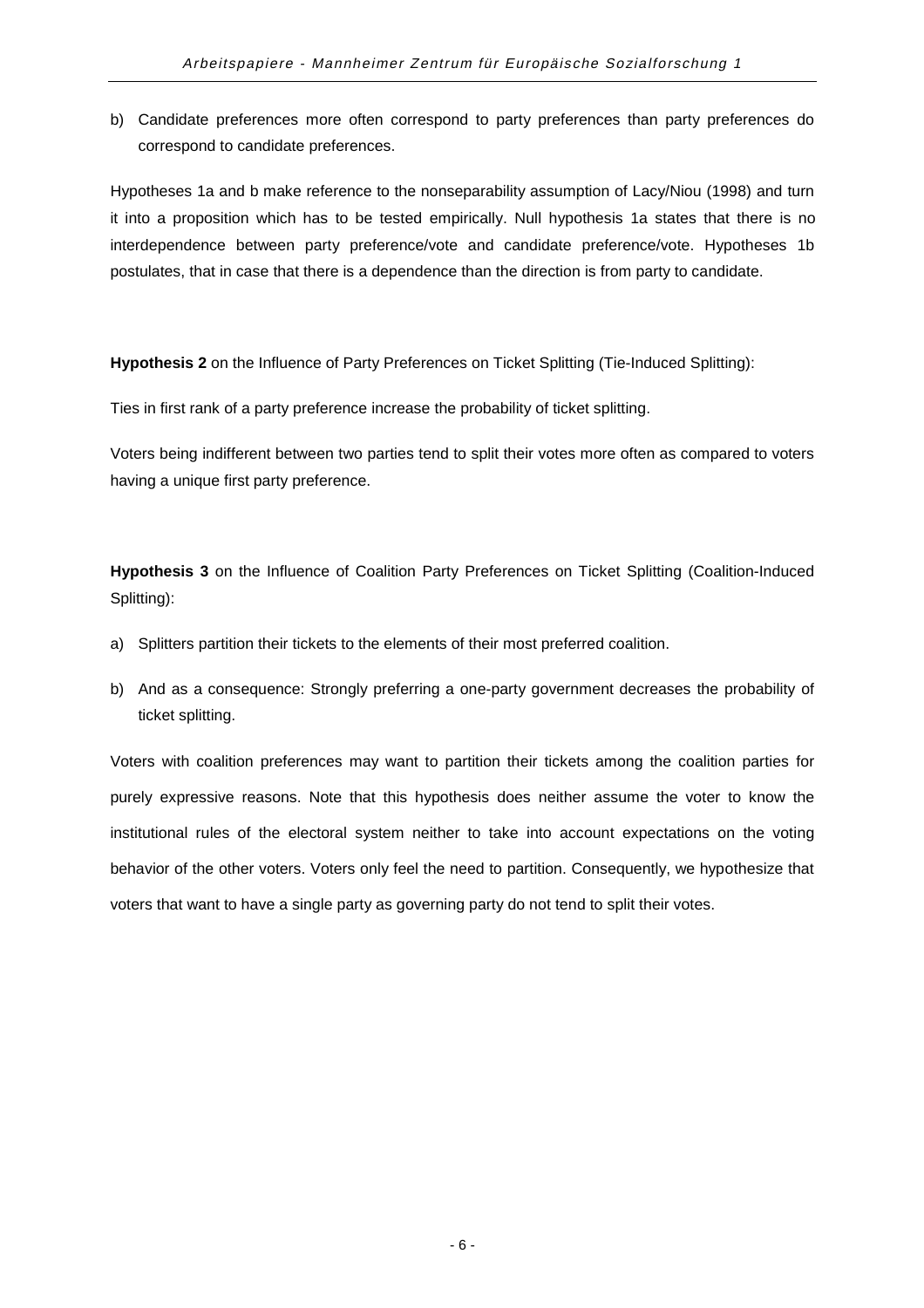<span id="page-11-0"></span>**Hypothesis 4** on the strategic implication of the two-tier system:

First-ranked parties get more party vote as compared to first-ranked candidates getting a candidate vote?<sup>6</sup>

Hypothesis 4 implies that due to the plurality rule in the constituency the voters desert first-ranked candidates of small parties in order to avoid wasting their vote, whereas du to the PR system on the national tier, voters stay even with small<sup>7</sup> parties.

**Hypothesis 5** on the Influence of Coalition Preferences and Expectations on Ticket Splitting (Strategic Ticket Splitting):

- a) Having a small party in first rank of a party preference order leads to a higher probability of ticket splitting as compared to having a large party in first rank; aa) this effect does not vary depending on which small party is in first rank.
- b) Uncertainty about small parties entry and/or uncertainty about large parties to win a plurality increase the probability of ticket splitting.

Hypothesis 6a assumes a voter who is cognizant of the institutional system: (S)He gives only candidates of large parties her/his candidate vote in a constituency. This effect should be invariable in the case of each of the small parties. Hypothesis 5b states a direct splitting effect if two expectations coiincide or occur separately: The voter strongly prefers a two-member coalition and perceives a horse-race between the large parties and/or the entry of the smaller party as being precaire. Then the voter ceteris paribus splits his party vote and candidate vote.

In order to make our approach and hypotheses intersubjectively perceptible, we will provide formal definitions and assumptions.

## **Definitions and Assumptions**

l

In the following we adapt the Brams/Fishburn model (1992: 16ff) for the institutional context we chose. We define:

V: set of voters (n = 1,...,N) with  $n_q$ , g= (1,....,G) denoting voter n in constituency g;

<sup>6</sup> The empirical test will indirectly show us, whether voters understand the institutional design with the party vote determining the seat share and being therefore more important. For an accentuation of the voter's ignorance in this regard, cf. Schmitt-Beck 1993.<br>The denominations 'small party' and 'large party' is a short-cut for the voters' expectations on how well a party

will do in the election, cf. Cox/Shugart 1996: 303.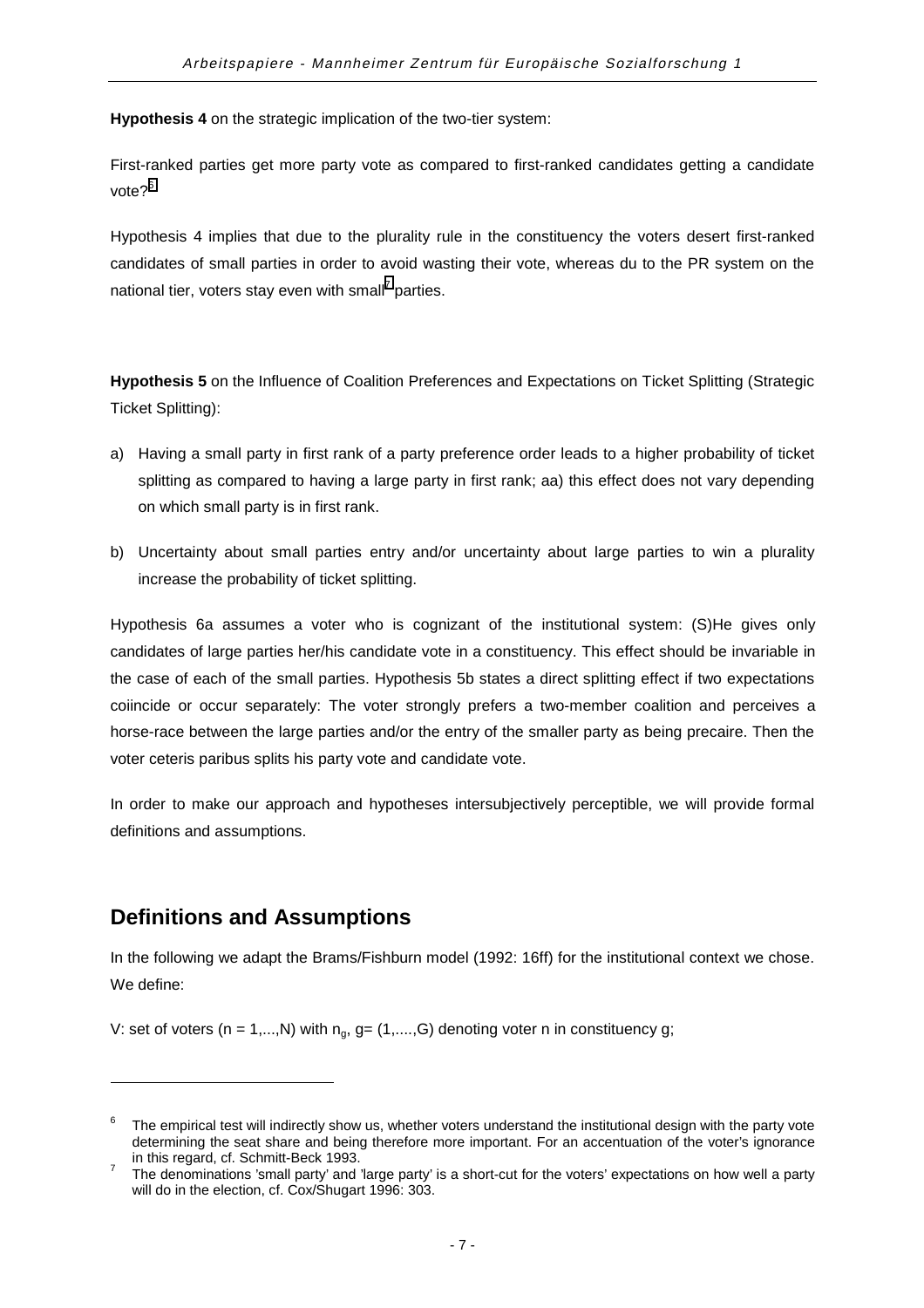L: set of party lists  $(j = 1, \ldots, J);$ 

W: set of candidate sets ( $W_1,...,W_g,...,W_G$ ), with  $k_{ig}$ ,  $k = 1,...K$  denoting candidate k of

party j in constituency g;

- C: set of coalition subsets:  $(C_1,...,C_m,...,C_M)$ .
- S: set of ticket combinations:  $(S_1, ..., S_t, ..., S_T)$

There are J party lists competing for H assembly seats. Each voter has a party vote and a candidate vote.

Party vote: Each n  $\in$  V votes for a single element subset  $Y^{\mathsf{L}} \subset \mathsf{L}$ . Each party j of L receives one nonfractional vote from n; the other parties receive no vote from n. Let  $\mathbf{v}_j^L$  be the number of votes for party j. Then,  $\sum v_j^L$  =  $v^L$  , where min(  $v_j^L$  )  $\geq$  t according to a national threshold. The proportion of seats won by party j, h<sub>j</sub>, is  $\rm\,v_j^L$  /  $\rm\,v$  and  $\rm \Sigma h_j$  = 1. Then, a coalition A is called a majority coalition "if the

number of party votes it receives is v(A) =  $\sum_{j \in A} v_{j} \geq$  $\sum_{j \in A}$ <sup>v</sup> j  $=$  2  $v_i \geq \frac{v}{2}$ " (Brams/Fishburn 1992: 17).

Candidate vote: Each  $n_g \in V$  votes for a single element subset  $Y^{W_g} \subset W$ . Each candidate  $k_{jg} \in W_g$ receives one nonfractional vote from  $n_q$ ; the other candidates receive no vote from  $n_q$ . Constituency seats are awarded by plurality rule. Let  $\|{\mathbf{v}}\|^{\text{w}}_{\text{s}}$  $v_{k_{ie}}^{W_g}$  denote the number of votes for candidate k of the j-th party in constituency g, then candidate  $\mathsf{k}_{\mathsf{j} \mathsf{g}}$  wins the constituency when  $\Sigma\,\mathsf{v}_{\mathsf{k}_{\mathsf{j}\mathsf{g}}}^{\,\,\mathsf{w}_\mathsf{g}}$  $V_{k_{j_g}}^{W_g} > \Sigma V_{l_{j_g}}^{W_g}$  $\overline{V}_{1_{i_{r}}}^{W_{g}}$  for all l∈  $W_{g}$ , j≠l. Let the number of constituency seats won by party j be denoted  $h_j^W$ . If  $h_j$  -  $h_j^W > 0$ , then the first  $h_j$   $h_i^W$  names on the party list, not having already won constituency seats, are awarded seats (cf. Cox 1997: 288) $^{8}$ .

We distinguish between and preferences over actions and preferences over outcomes.

Party preference: A preference relation R on L is the set of binary relations R  $\subset L^2$ , where jPh means that j is preferred to h, and xIy means that j is indifferent to h. The relation of weak preferences can also be stated as  $\langle x,y\rangle\in$  R. Let us assume that each voter n has a complete and transitive order $^9$  of parties R. A choice rule F(·):={j | j ∈ L  $\land$   $\forall$  h ∈ L:  $\langle$ j, h $\rangle$  ∈ R)) assigns the best alternative(s) of L in regard to R to a nonempty set  $F(L) \subset L$ . This set can be thought of as containing the party chosen by a sincere voter.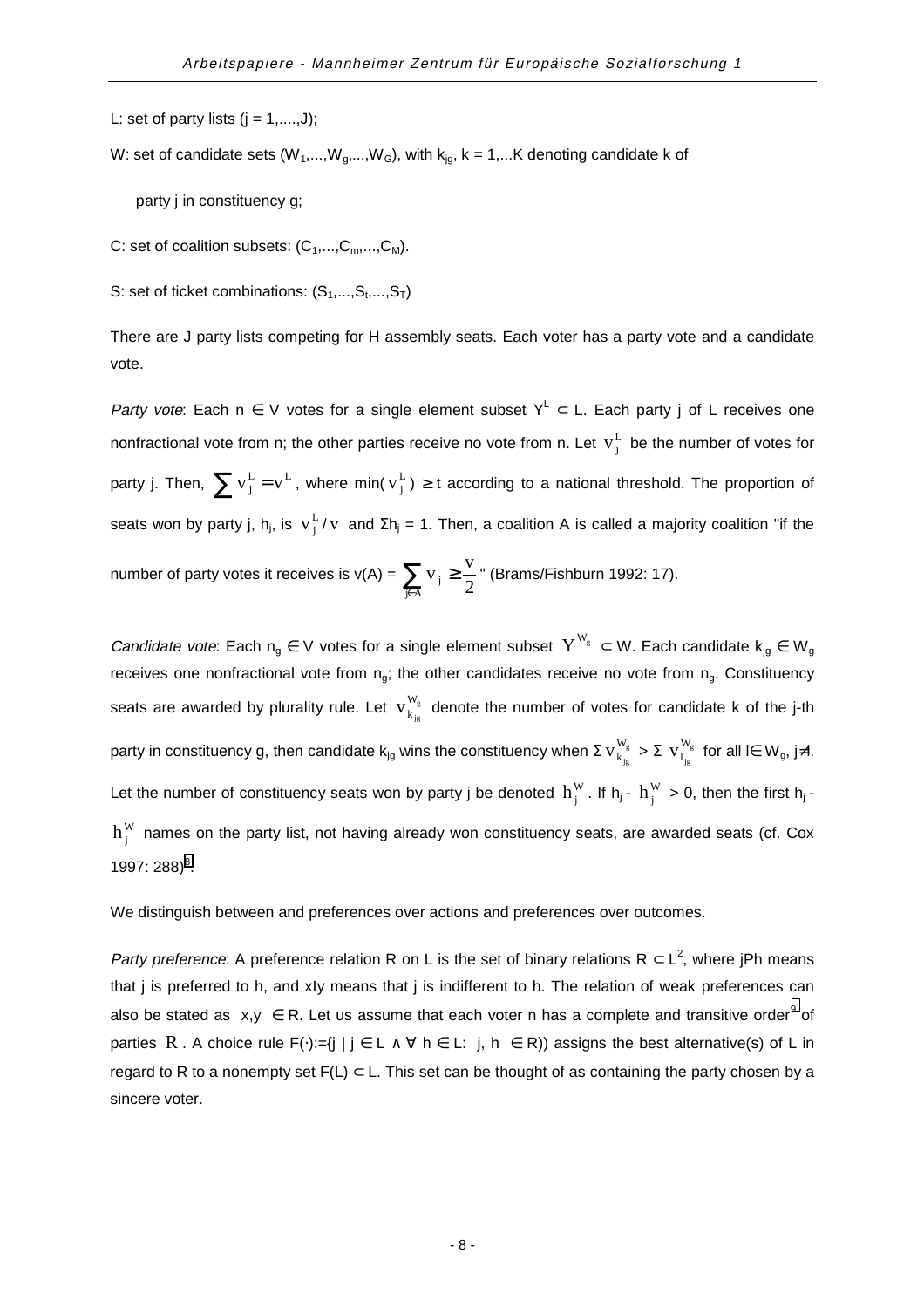Candidate preference: Analogously let us assume a preference relation R on W<sub>q</sub>. A choice rule F(⋅):={k  $| k \in W_g \land \forall l \in W_g$ :  $\langle k, l \rangle \in R$ ) assigns the best alternative(s) of  $W_g$  in regard to R to a nonempty set  $F(W_q) \subset W$ . This set can be thought of as containing the candidate chosen by a sincere voter.

Outcomes of an election are government coalitions  $C_m$ . Excluding the empty  $C_0$  set and the grand coalition  $C_J$ , and including one-party governments, there are  $2^{J-2}$  possible coalitions. Each voter n assigns an expected utility<sup>10</sup> u<sub>nm</sub> to each outcome C<sub>m</sub>  $\in$  C. The utility depends mainly on the voter's preferences over party lists as a guarantee for implementing policies offered during the campaign, and expectations about the seat shares the party lists will receive. Simplifying our informal model and following Cox/Shugart (1996), these expectations can be considered as voter n's subjective probability that a randomly selected voter will vote for list  $j \in L$ . Let a nonempty set  $F(C_m) \subset C$  contain the voter's 'most preferred coalition'. The voter's decision problem, then, is to choose a ticket combination S such that EU(C) is maximized.

For the analysis we consider the following descriptive features of the voters' choice behavior:

Congruence and strong congruence between party preference and coalition preference: Here we focus on the agreement between a voter's ranking of parties and her/his most preferred coalition. In order to analyze coalition preference congruence, we assume that each voter's preference order of parties can be described by an J×1 column vector  $\mathbf{d}_n = [d_1, ..., d_j, ..., d_J]$ , where  $d_{nj}$  denotes the rank assigned to party j by voter n. Ranks for parties in this vector range from 1 (most preferred) to J (least preferred). For any two parties j and h in this vector:

 $d_{nj} = d_{nh}$  iff jIh  $\forall j, h \in L, j \neq h$ .  $d_{nj} < d_{nh}$  iff jPh, and

Any parties perceived as tied will get the same rank in  $d_n$  depending on the respective position where the tie occurs. We call a most preferred coalition  $F(C_m)$  party preference congruent if  $F(C_m) \neq \emptyset$ , and F(C<sub>m</sub>) contains d(j) ∈ F(C<sub>m</sub>) whenever it contains d(h) ∈ F(C<sub>m</sub>) and j < h (see Brams/Fisburn 1992:  $18$ <sup>11</sup>, i.e. a most preferred coalition contains no lower-ranked parties without also containing those ranked higher. Note that contrary to Brams/Fisburn we assume weak preference orders. Therefore the definition allows voters to prefer coalition combinations that contain parties that may be tied to other parties not contained in their most preferred coalition set. This is excluded by the definition of a 'strong

<sup>&</sup>lt;sup>8</sup> We do not consider in the following the case of suplus seats, i.e. if h<sub>j</sub>- h<sub>j</sub><sup>W</sup> < 0.

<sup>&</sup>lt;sup>9</sup> For the properties of preference relations cf. French 1988.<br><sup>10</sup> For more details, see Cox/Shugart 1996, Cox 1997.<br><sup>11</sup> An illustrative example may clarify our concept of coalition congruence' The solution set for cong preferences for a voter with the preference order  $x \succ y \succ z$  would consist of the following coalitions: {(x), (xy), (xyz)}, whereas a coalition (xz) offends against the definition. As Brams/Fisburn compare coalition vote and party preference, they call this feature 'coalition sincerity'.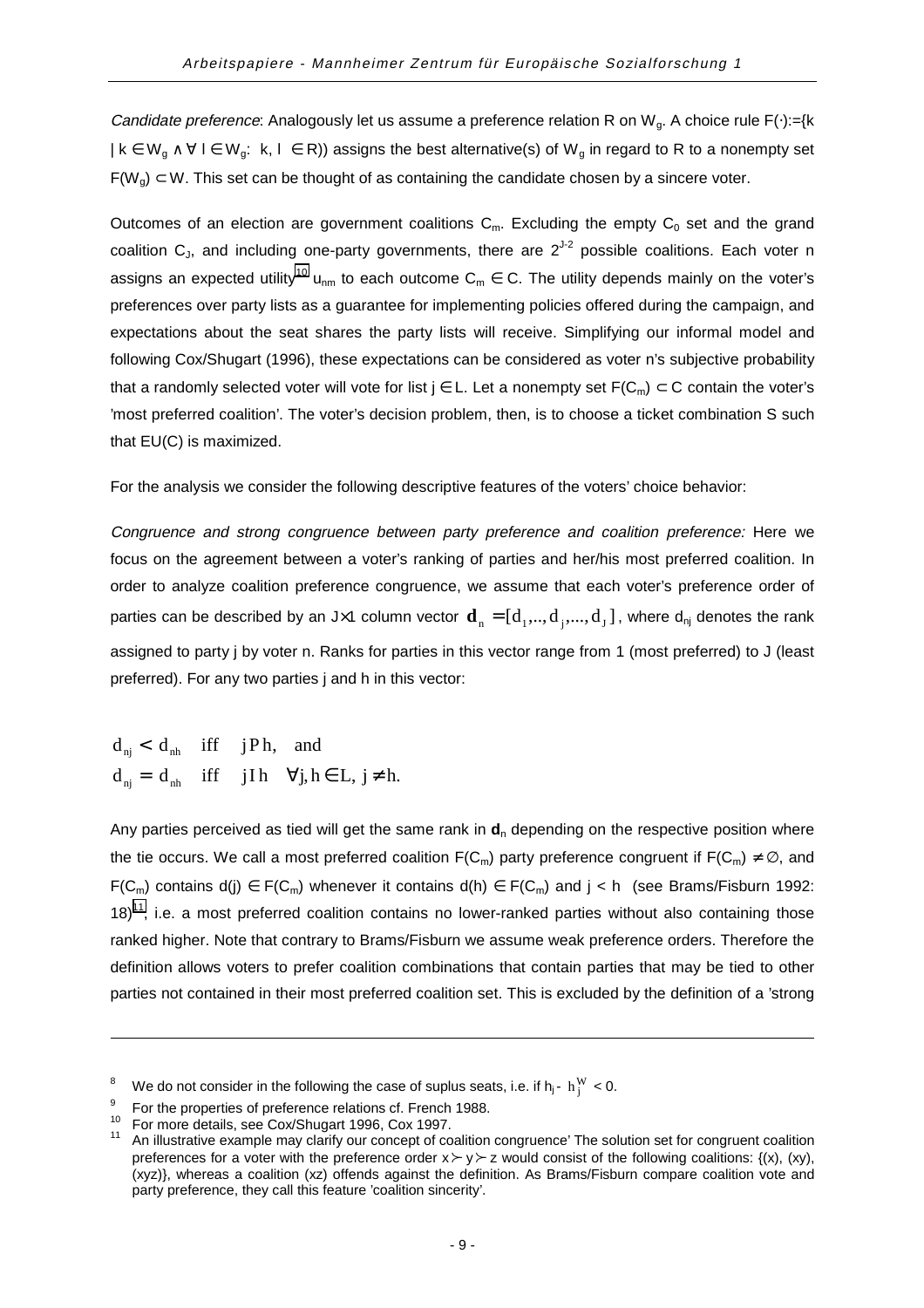coalition congruence' where the voter prefers strongly the parties contained in his most preferred coalition set over all other parties, i.e. a most-preferred coalition consisting of 2 parties containing the first two top-ranked parties:  $F(C_m) = {d_1, d_2} > {d_3, d_4,....., d_J}^{12}.$ 

Congruence and strong congruence between party vote and coalition preference: A voter's party vote  $\mathsf{Y}^{\mathsf{L}}$  and his most preferred coalition vote  $\mathsf{F}(\mathsf{C}_{\mathsf{m}})$  are

- 1) congruent if  $Y^L \neq \emptyset$  and  $Y^L \subset F(C_m)$  whenever  $F(C_m) \neq \emptyset$ .
- 2) strongly congruent if  $Y^{\mathsf{L}} \neq \emptyset$ , and  $Y^{\mathsf{L}} = \mathsf{F}(\mathsf{C}_{\mathsf{m}})$  whenever  $\mathsf{F}(\mathsf{C}_{\mathsf{m}}) \neq \emptyset$ .

Thus, congruence and strong congruence require that a voter cast one party vote, and that her/his party vote is contained in the set of her/his 'most preferred coalition'. Strong congruence requires, in addition, that all parties accepted within her/his coalition set be included in  $Y^L$ . As a consequence of the nonfractional vote this condition requires that a voter prefer a single-element-coalition and that her/his party vote is contained in this coalition subset.

Congruence and strong congruence between candidate vote and coalition preference: Analogously a candidates vote Y<sup>W</sup> and a most preferred coalition vote  $F(C_m)$  are

1) congruent if  $Y^{W_g} \neq \emptyset$  and  $Y^{W_g} \subset F(C_m)$  whenever  $F(C_m) \neq \emptyset$ .

l

2) strongly congruent if  $Y^{W_g} \neq \emptyset$ , and  $Y^{W_g} = F(C_m)$  whenever  $F(C_m) \neq \emptyset$ .

Analogously in this context, congruence and strong congruence require that voters cast one candidate vote, and that her/his candidate vote is contained in the set of her/his 'most preferred coalition'. Strong congruence requires, in addition, that a voter prefer a single-element-coalition and that her/his candidate vote is contained in this coalition subset.

Both party vote congruence and candidate congruence have less strict requirements than the Brams/Fishburn conditions, since the chosen institutional design gives a voter only one nonfractional party vote and one nonfractional candidate vote. At the same time and due to this feature, the conditions required for the definition on strong congruence are, on the contrary, much more demanding.

Sincerity: Let us further assume that some voters have probability beliefs about other voters' strategies and about parties' coalition-building strategies. It is assumed that probability beliefs can be described parametrically, where the voting context for n's decision is given exogenously and remains fixed and the voters having preferences over lotteries.

Note that within his topset the voter may be indifferent between the parties of his/her most preferred coalition, f.ex.  $\{d_1=d_2\} > \{d_3, \ldots, d_J\}$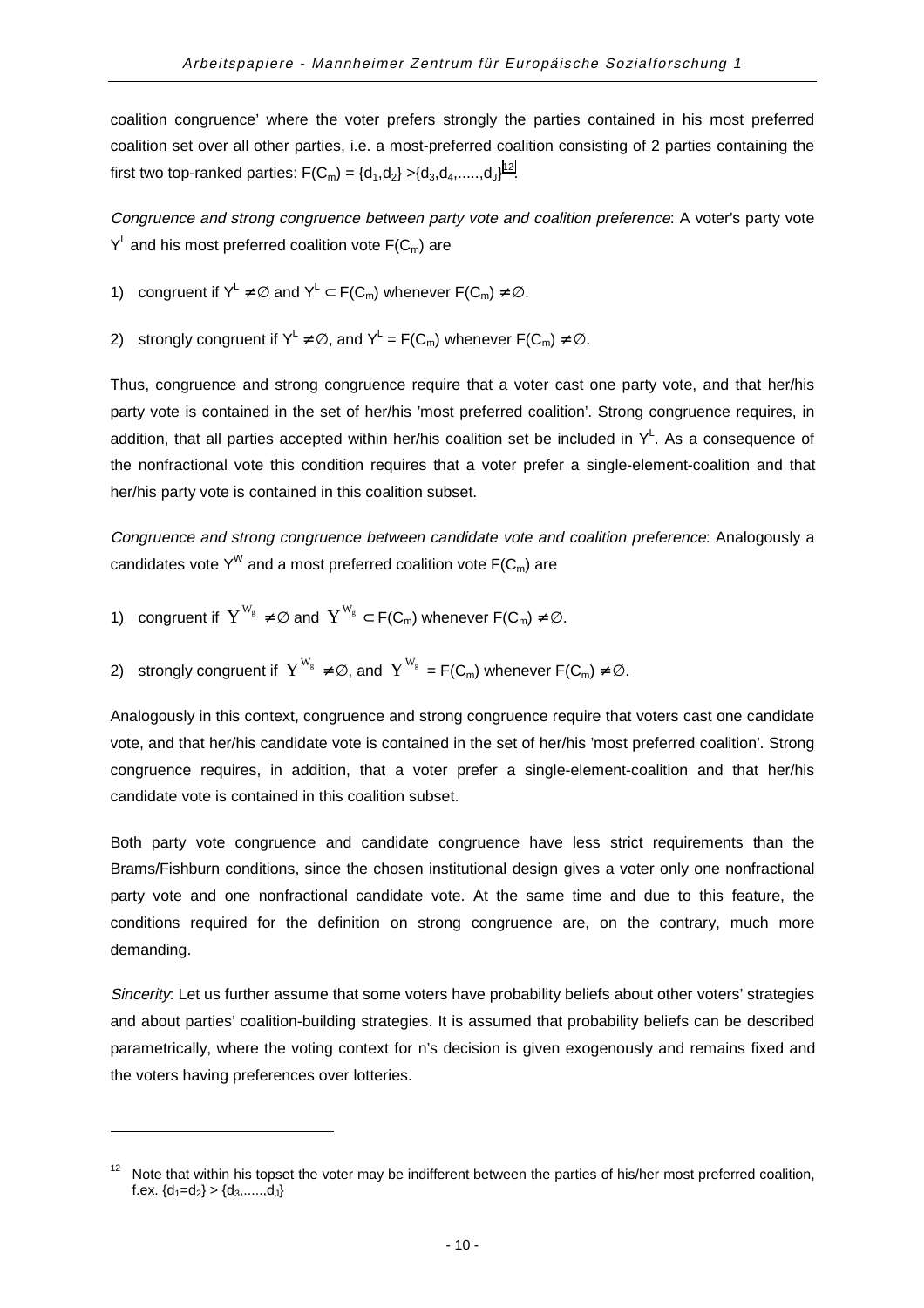<span id="page-15-0"></span>Party Vote Sincerity: A party vote is called strategic if F(L)  $\bigcap^{\mathsf{L}} = \emptyset$ .

*Candidate vote sincerity*: A candidate vote is called strategic if F(W)  $\cap$   $Y^{\mathrm{W_g}}$  =  $\varnothing$ .

Ticket splitting: A ticket splitting occurs when party vote and candidate are not identical, i.e. if Y<sup>L</sup> ∩ Y<sup>W</sup>  $= \emptyset$ .

Congruence between ticket splitting combination and coalition preference: A ticket combination S is congruent, if  $S_{tn} \neq \emptyset$  and  $S_{tn} = F(C_m)$  whenever  $F(C_m) \neq \emptyset$ .

## **Empirical Analysis**

l

In the following we confront our questions and hypotheses with data. Data base is a representative national preelection survey conducted during the 1998 German national election to the assembly<sup>13</sup>. It includes a) questions on binary party preferences; b) a closed form question on the most preferred coalition of a voter; c) stated party vote and candidate vote; d) expectations on the perceived likelihood for each of the small parties to reach the electoral threshold and e) expectations which of the large parties would win the horse-race.

On the base of binary party preferences we extracted the preference order for each voter. However, due to exorbitant survey costs when asking for binary candidate comparisons in each constituency, we cannot provide results for question 1b nor for hypothesis 1b. As regards question 3b (candidate vote sincerity), we are restricted to compare the stated candidate vote with the voter's party ranking. This caveat applies also to hypothesis 4. In the following the candidate vote is always given in terms of the candidate's party affiliation. Concerning coalition preferences, we opted for a closed format question in order to avoid ideosyncratic attitudes. We consider this legitimate since already during the campaign only the coalition combination we actually asked for have been discussed. Party leaders even committed themselves to alternative coalition blocks: a continuation of a CDU/CSU-FDP government versus a new government by a coalition of the SPD and the B90/GREENs.

As regards the hypotheses on expectations we recognize the possibility of biases therein (cf. Uhlaner/Grofman 1986), however we do not intend in this paper to endogeneize expectations but to consider them as given.

For the analysis we consider only respondents with a transitive, complete preference order on the alternative set L = { B90/GREENS, CDU/CSU, FDP, SPD, PDS}<sup>14</sup>. Distribution of transitive and

The study has been conceptualized by the authors and financed by the University of Mannheim. Question

formats are delivered in the appendix. 14 CDU/CSU (C): Party cartel of Christian Democratic Party and Christian Social Party; SPD (S): Social Democratic Party; FDP (F): Free Democratic Party; GREENS/B90 (G): Party cartel of the Ecologic Green Party and East German movements; PDS (P): Party of Democratic Socialism.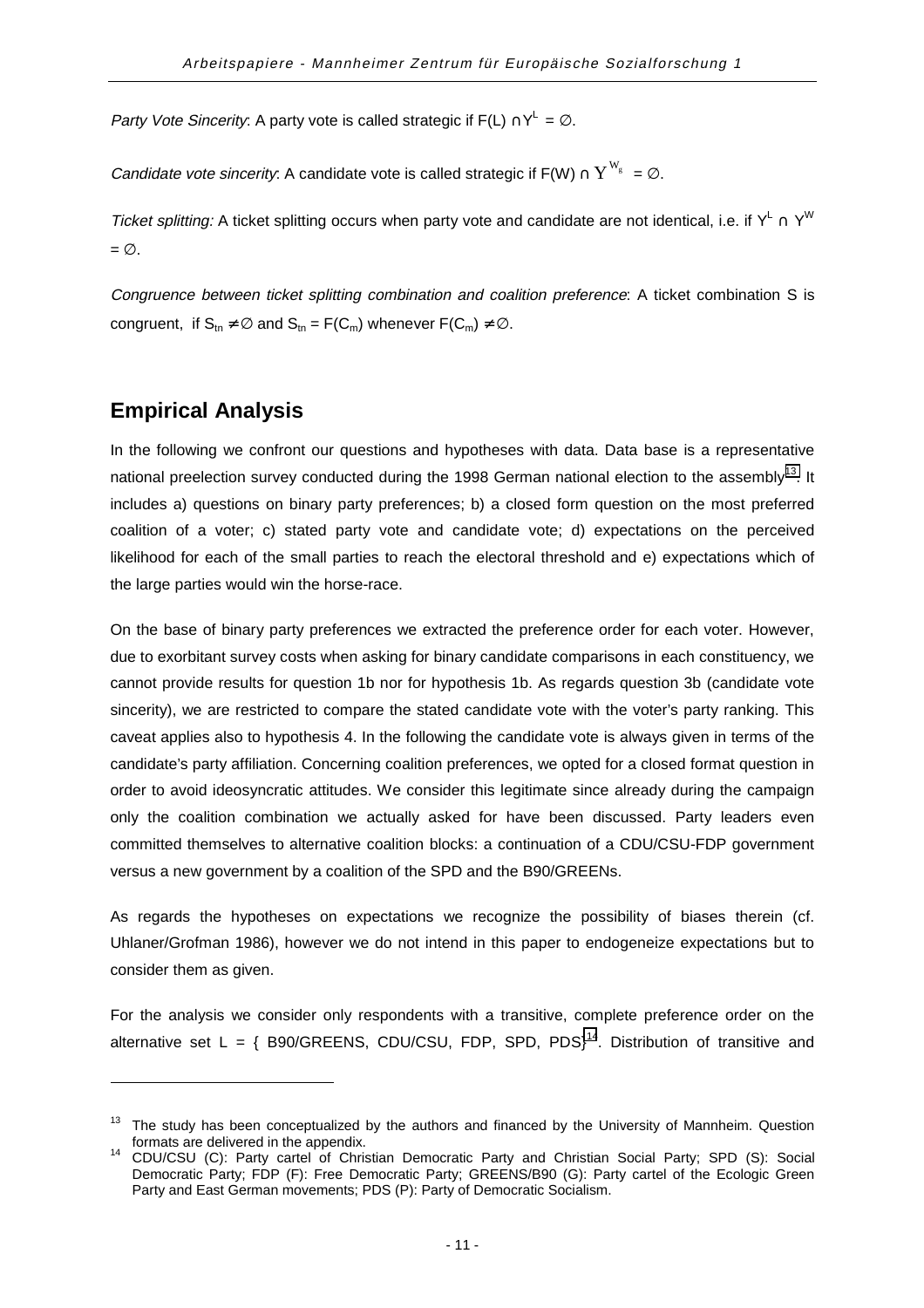complete preference order are given in Table 1. About 20 % of the sample have a complete, intransitive order.

|                        | Percent |
|------------------------|---------|
| Transitive, complete   | 77.0    |
| Intransitive, complete | 20.4    |
| Incomplete             | 2.6     |
| Total N                | 1020    |
|                        |         |

#### **Table 1: Distribution of Preference Orders**

Results for question 1a on the congruence between coalition preference and party preference are shown in table 2. According to our definition, a coalition preference is 'party preference congruent' if the preferred coalition subset contains no lower-ranked party without also containing the party ranked higher. Strong congruence requires that the parties contained in the coalition subset should be strongly preferred to all other parties. Strong congruence for a C-F coalition includes the following combinations:  $\{((C) \vee (F) \vee (C \succ F) \vee (F \succ C) \vee (C \sim F)) \succ$  (.........)}, whereas congruence allows voters also to have parties tied in the preference order that however must not appear in the most preferred coalition set as in the following example:  $(C \rightarrow F\rightarrow G\rightarrow S \rightarrow P)$  where a most preferred coalition (C-S) would constitute a party preference congruent coalition.

|       | Congruence | Strong<br>Congr. | N   |
|-------|------------|------------------|-----|
| $C-F$ | 76.9       | 63.4             | 216 |
| C-S   | 61.5       | 49.4             | 156 |
| S-G   | 71.5       | 62.4             | 263 |

#### **Table 2: (Strong) Congruence between Stated Coalition Preference and Party Preference**

Given these definitions, the relative low degree of strong congruence and even congruence is a surprising result: Only 2/3 to 3/4 of the stated coalitions are congruent with the voters party preference and only 1/2 to 2/3 are strongly congruent. Coalition combinations to which party leaders committed themselves during the campaign show a higher (strong) congruence. It is not clear whether this precomittment has induced an elite-driven structuring of coalition preferences or whether party elites anticipated coalition preferences of the voters. Not even 50% of the voters strongly preferring the two leading parties CDU/CSU or SPD also indicate a grand coalition C-S as most preferred coalition. This may point to the inherent preference (by voters and/or party leaders) for minimal winning coalitions.

How often is the party voted for contained in a most preferred coalition (Question 2a)? Due to our closed question format it is not possible here to assess the proportion of voters having a strong congruence between party vote and their most preferred coalition, i.e. voters preferring a single party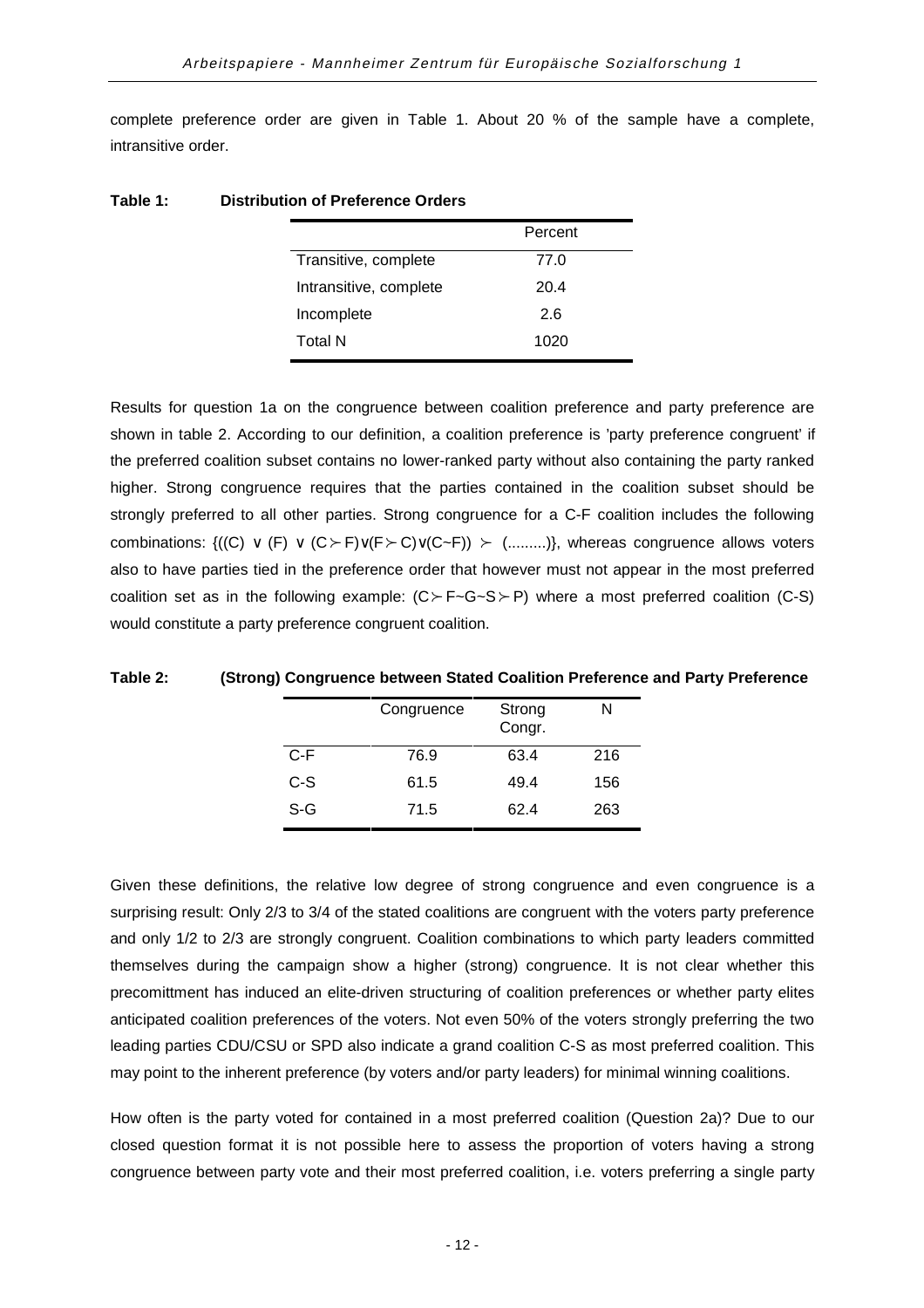to build the government. Considering simple congruence and adding up over parties (cf. table 3) leads to the following congruences:  $86.6\%$  (73.6 % + 13.0 % =  $86.6\%$ ) of the voters having a C-F-coalition preference choose a party congruent to this preference. Similarly, 84.8 % of the voters having a S-Gcoalition preference choose a congruent party. However, only 71.8 % of the voters having a C-Scoalition preference vote for a congruent party, whereas 25 % produce a missing value.

| <b>Stated Coalition</b> | Stated Party Vote in % |            |            |        |            |       |                          |         |       |
|-------------------------|------------------------|------------|------------|--------|------------|-------|--------------------------|---------|-------|
| Pref.                   | CDU/CSU                | <b>SPD</b> | <b>FDP</b> | B'90/  | <b>PDS</b> | Other | Missing                  | Total N | Congr |
|                         |                        |            |            | Greens |            |       |                          |         |       |
| $C-F$                   | 73.6                   | 1.4        | 13.0       | .9     | .5         | 2.8   | 7.9                      | 216     | 86.6  |
| $C-S$                   | 25.0                   | 46.8       | 2.6        | 1.3    | 1.3        | 3.2   | 19.9                     | 156     | 71.8  |
| $S-G$                   | 1.1                    | 63.5       | 1.1        | 21.3   | 3.8        | 1.5   | 7.6                      | 263     | 84.8  |
| Other                   | 7.9                    | 36.5       | 1.6        | 3.2    | 15.9       | 11.1  | 23.8                     | 63      | ۰     |
| Missing                 | 10.3                   | 8.0        | 2.3        | 2.3    | 3.4        | 1.1   | 72.4                     | 87      | ۰     |
| HH-Index*               | 0.58                   | 0.45       | 0.56       | 0.76   | 0.31       | 0.24  | $\overline{\phantom{a}}$ |         |       |
| <b>Total N</b>          | 215                    | 273        | 38         | 64     | 26         | 23    | 146                      | ٠       |       |

| Table 3: | <b>Congruence between Stated Coalition Preference and Stated Party Vote</b> |
|----------|-----------------------------------------------------------------------------|
|----------|-----------------------------------------------------------------------------|

\* Hirschman-Herfindahl index on the base of column percentages, not included in the table

In order to provide also an impression of the dispersion of party voters over coalition preferences we calculated the Hirschman/Herfindahl-Index on the base of column percentages (not included in table 3). This reveals, that the voters of B90/Greens are most homogenous in descending from a S-G coalition preference. In this aspect, voters of the SPD are the least homogenous as compared to CDU/CSU, FDP and B90/Greens. This is due to the partition of voters in those preferring a grand coalition with the CDU/CSU and a larger segment preferring a coalition with the ecological party. The extreme dispersion of the PDS voters is due to the fact that there has been an explicit exclusion of this party in coalition scenarios by all of the other parties. The reaction of the party leaders of the PDS consisted in an offer of tolerating a S-G coalition. Despite the official refusal of the other parties to build a coalition with the PDS, a majority of their voters want their party to be included in a left party coalition including the PDS.

Table 4 gives results on question 2b: How often is the party of a candidate voted for contained in a most preferred coalition? Here, congruence reaches an even higher level: 90.8 % of voters indicating C-F as their most preferred coalition vote for a candidate of one of these parties. Despite this high overall congruence, internally the distribution of congruent candidate vote highly disfavours small parties: as compared to party vote congruence the FDP looses 9.8 percentage points of candidate votes when voters indicate a preference for a C-F coalition, and the candidate votes for B90/GREEENS are reduced by 12.6 percentage points when voters indicate a preference for a S-G coalition. This a hint that at least tendentially small parties are more often deserted as candidate vote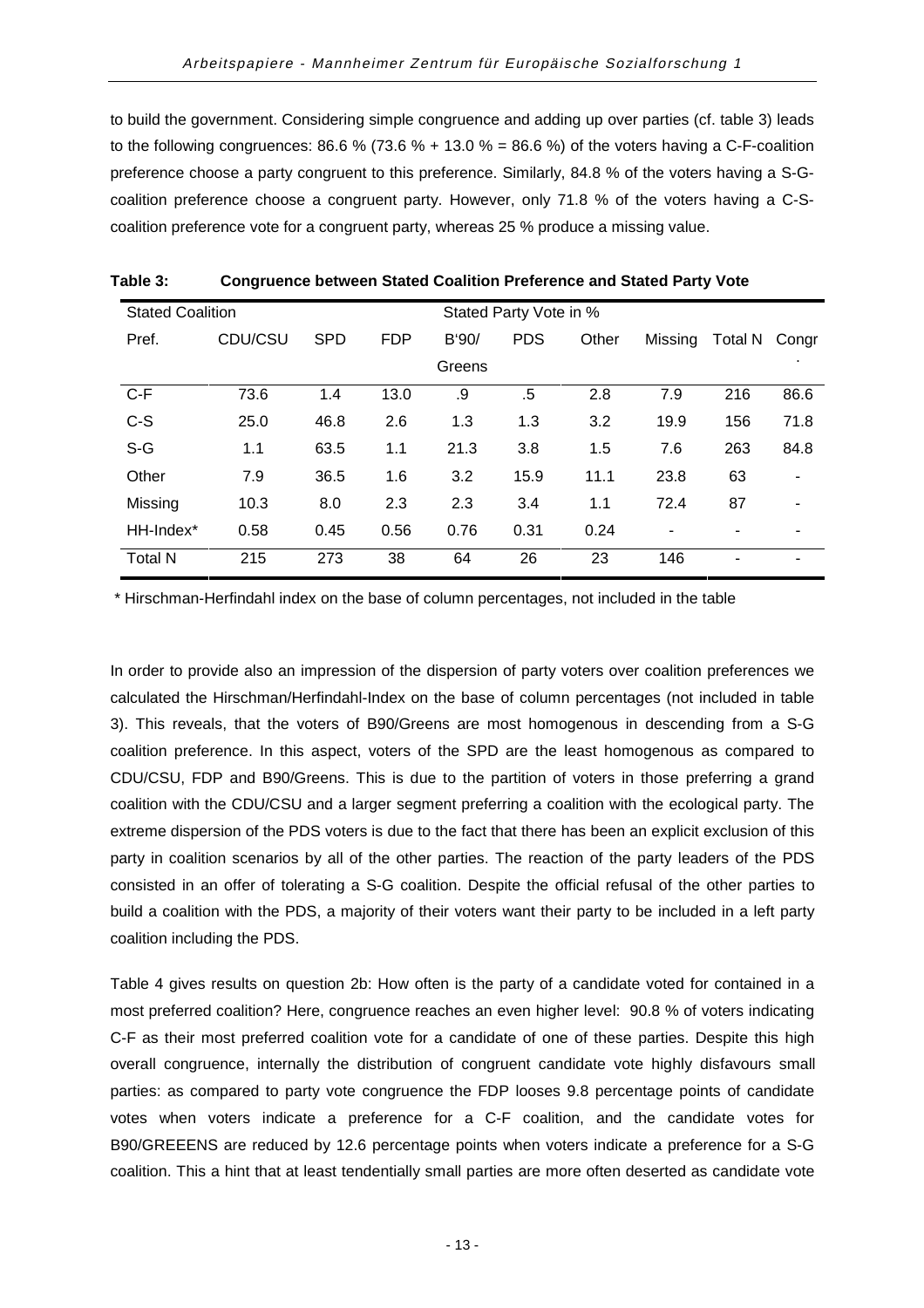is concerned as compared to party vote (hypothesis 5a) since candidates of small parties do have no real chance to win a constituency.

| <b>Stated Coalition</b> |         |            | Stated Candidate Vote in % |                |            |       |         |         |                              |
|-------------------------|---------|------------|----------------------------|----------------|------------|-------|---------|---------|------------------------------|
| Pref.                   | CDU/CSU | <b>SPD</b> | <b>FDP</b>                 | B90/           | <b>PDS</b> | Other | Missing | Total N | Congr                        |
|                         |         |            |                            | Greens         |            |       |         |         |                              |
| $C-F$                   | 86.6    | .9         | 4.2                        |                | .5         | .5    | 7.4     | 216     | 90.8                         |
| $C-S$                   | 26.9    | 48.1       | ۰                          | 1.3            | 1.3        | 1.9   | 20.5    | 156     | 75.0                         |
| $S-G$                   | 1.1     | 79.1       | .4                         | 8.7            | 2.7        | .4    | 7.6     | 263     | 87.8                         |
| Other                   | 1.6     | 41.3       | 1.6                        | 6.3            | 15.9       | 9.5   | 23.8    | 63      | $\qquad \qquad \blacksquare$ |
| Missing                 | 9.2     | 13.8       | 1.1                        | $\blacksquare$ | 1.1        | 3.4   | 71.3    | 87      | ۰                            |
| HH-Index*               | 0.63    | 0.48       | 0.58                       | 0.65           | 0.35       | 0.28  | ٠       |         |                              |
| <b>Total N</b>          | 241     | 323        | 12                         | 29             | 21         | 14    | 145     | 785     |                              |

**Table 4: Congruence between Stated Coalition Preference and Stated Candidate Vote**

\* Hirschman-Herfindahl index on the base of column percentages, not included in the table

Patterns in the Hirschmann-Herfindahl index are similar to table 2. However, concentration of candidate votes lowers in the case of small parties, whereas it increases in the case of the large parties.

Next, we compare sincere voting for party vote and candidate vote respectively. Considering first sincere voting in the party vote (question 3a): When we take not into account ties in first rank and missings in first rank and party vote respectively we get a mean proportion of 18.5 % strategic party voters. An upper bound proportion is given by around 29.4 % strategic party voters, when counting all missings in the party vote variable as a potential strategic vote.

| <b>First Rank</b>      | Party Vote  |         | Candidate Vote* |         |
|------------------------|-------------|---------|-----------------|---------|
|                        | With Miss.  | Without | With Miss.      | Without |
|                        | <b>Miss</b> |         | Miss            |         |
| CDU/CSU                | 72.9        | 83.6    | 82.7            | 94.0    |
| <b>SPD</b>             | 69.2        | 81.2    | 81.0            | 95.4    |
| <b>FDP</b>             | 58.3        | 63.6    | 29.2            | 33.3    |
| B90/GREENS             | 67.4        | 79.5    | 45.7            | 53.8    |
| <b>PDS</b>             | 83.3        | 83.3    | 70.8            | 70.8    |
| <b>Mean Proportion</b> | 70.6        | 81.5    | 77.3            | 89.2    |

**Table 5: Proportion of Party/Candidate Sincere Voting**

\* As compared to the party preference order

 $N = 785$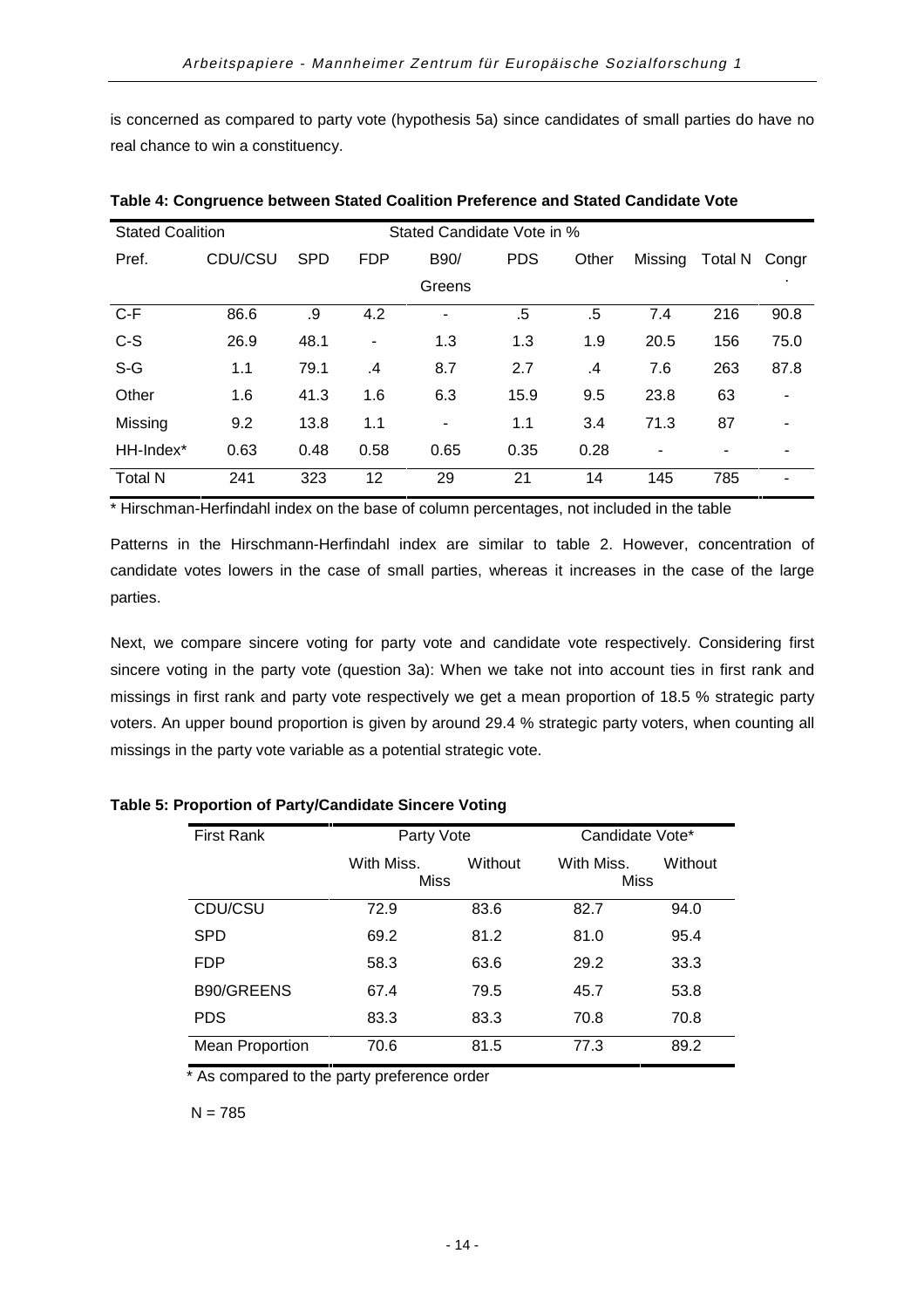Considering next strategic voting in the candidate vote: Here we do not have data on the complete candidate preference ordering on the constitutency level. Therefore we compared the candidate vote with the first party preference. When not taking into account ties in first rank and missings in first rank and candidate vote respectively we get a mean proportion of 10.8 % strategic candidate voters. An upper bound proportion is given by around 22.7 % strategic candidate voters, when counting all missings in the candidate vote variable as a potential strategic vote. The comparison between party vote and candidate vote shows a higher proportion of sincerity in the case of candidate vote. Of special interest are the large differences between parties: As to be expected from a rational electorate, large parties do much more better in getting a party vote when being ranked as first party preference. However, also the regional party PDS is highly successful in keeping party votes when being ranked in first place. On the other hand, voters of the FDP are to a extremely high degree strategic voters<sup>15</sup>. It can be concluded that large parties are able to hold an extremely high proportion of sincere candidate votes whereas small parties' candidates votes are to a high degree strategic. We interpret this evidence as a hint that at least tendentially, the voter realizes the electoral rule. Note, however, that the PDS constitutes a clear exception to this pattern. This party is able to get the candidate vote in a large proportion of voters having it in first place of their party preference.

Table 6 shows empirical proportions of ticket splitting (question 4a): About 19 % split their tickets. This is in accordance with the development of ticket splitting during the last years as Jesse (1988) has shown using the official elections statistics of the Federal Republic.

|                | %    |
|----------------|------|
| Nonsplit       | 62.9 |
| Split          | 19.6 |
| Missing        | 17.5 |
| <b>Total N</b> | 785  |

#### **Table 6: Proportion of Ticket Splitting**

In order to 'test' hypothesis 1b we relate party vote to candidate vote and vice versa within straight tickets:

 $\overline{a}$ 

<sup>&</sup>lt;sup>15</sup> This confirms the results in Thurner/Pappi 1998.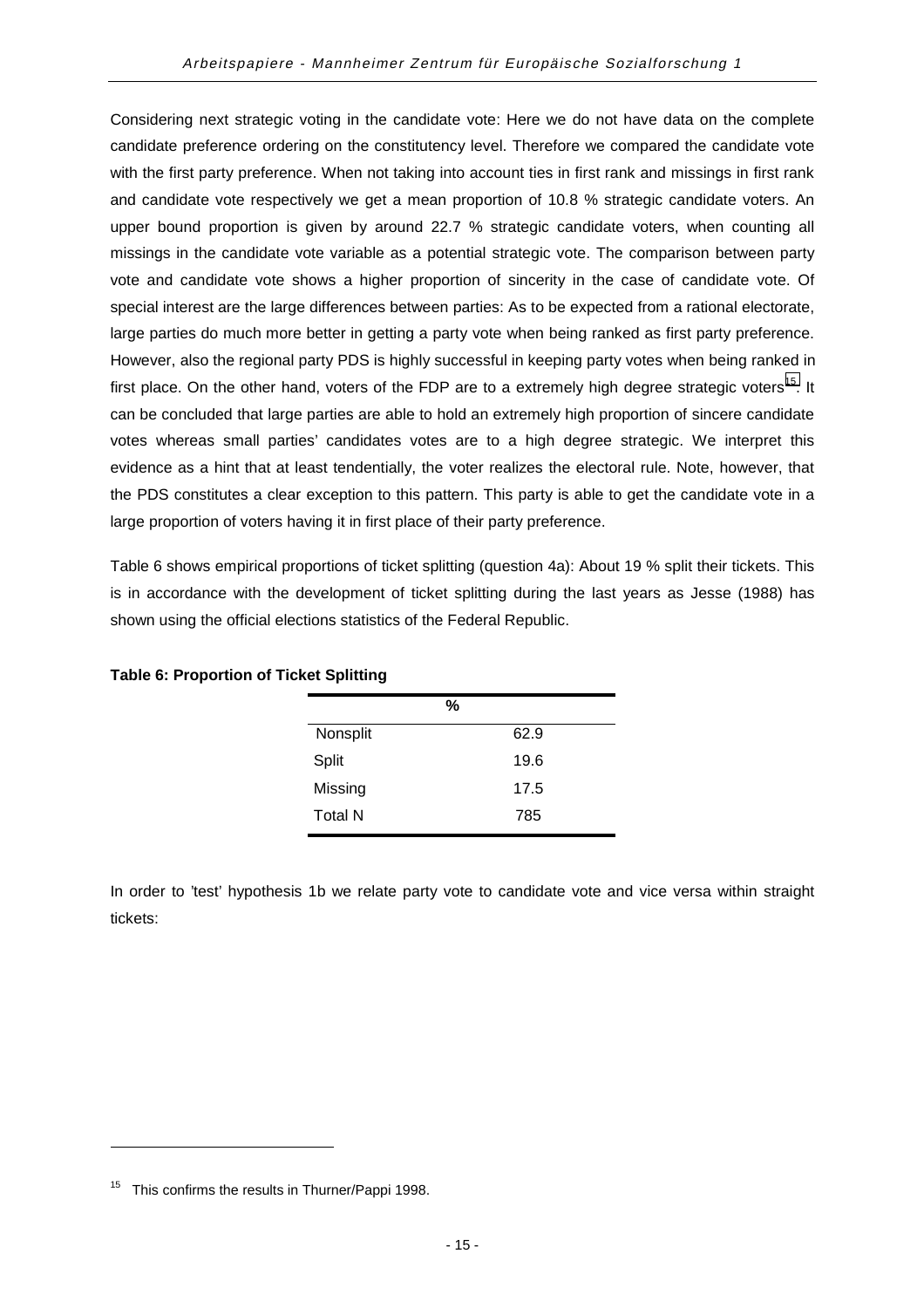| Party      | $PV/CV^*$ % | CV/PV<br>% |
|------------|-------------|------------|
| CDU/CSU    | 78.8        | 88.4       |
| SPD        | 76.2        | 90.1       |
| FDP        | 58.3        | 18.4       |
| B90/Greens | 65.5        | 29.7       |
| <b>PDS</b> | 71.4        | 57.7       |

**Table 7: Relations between Candidate Vote and Party Vote within Straight Tickets**

 $*$  PV: Party Vote, CV: Candidate Vote, N = 477

78% of the respondents indicating a candidate vote for the CDU/CSU give their party vote alos to this party cartel. However, 88.4 % of the respondents casting a party vote for the CDU/CSU give their candidate vote to this party cartel. This applies also to the other large party SPD. In the case of the smaller parties, this relation is turned round with the FDP getting an extremely small proportion of candidate votes from respondents casting a party vote for the party. Only in the case of large parties candidate votes more often correspond to party vote. Due to desertion in candidate vote, in the case of small parties party vote more often correspond to candidate vote.

In the following we focus more deeply on the causes of ticket splitting. According to hypothesis 3a split combinations should correspond to coalition preferences. Due to our closed question format we can only calculate congruence for surveyed coalition combinations:

| <b>Ticket Combination</b> | Congruence | <b>Total N</b> |
|---------------------------|------------|----------------|
|                           | %          |                |
| C-F or F-C                | 89.3       | 28             |
| $C-S$ or $S-C$            | 72.0       | 24             |
| S-G or G-S                | 93.2       | 42             |
|                           |            |                |

**Table 8: Congruence between splitted tickets and coalition preference**

About 90 % of the respondents having ticket combinations C-F or S-G have a coalition preference with the respective parties, whereas congruence in the case of a ticket combination C-S is significantly lower. Again, this seems to be a hint that voters tend to vote for minimum winning coalitions.

#### A Causal Model of Ticket Splitting

In the following the remaining hypotheses will be tested in a causal model in order to be able to compare the relative impact of the identified causes on ticket splitting.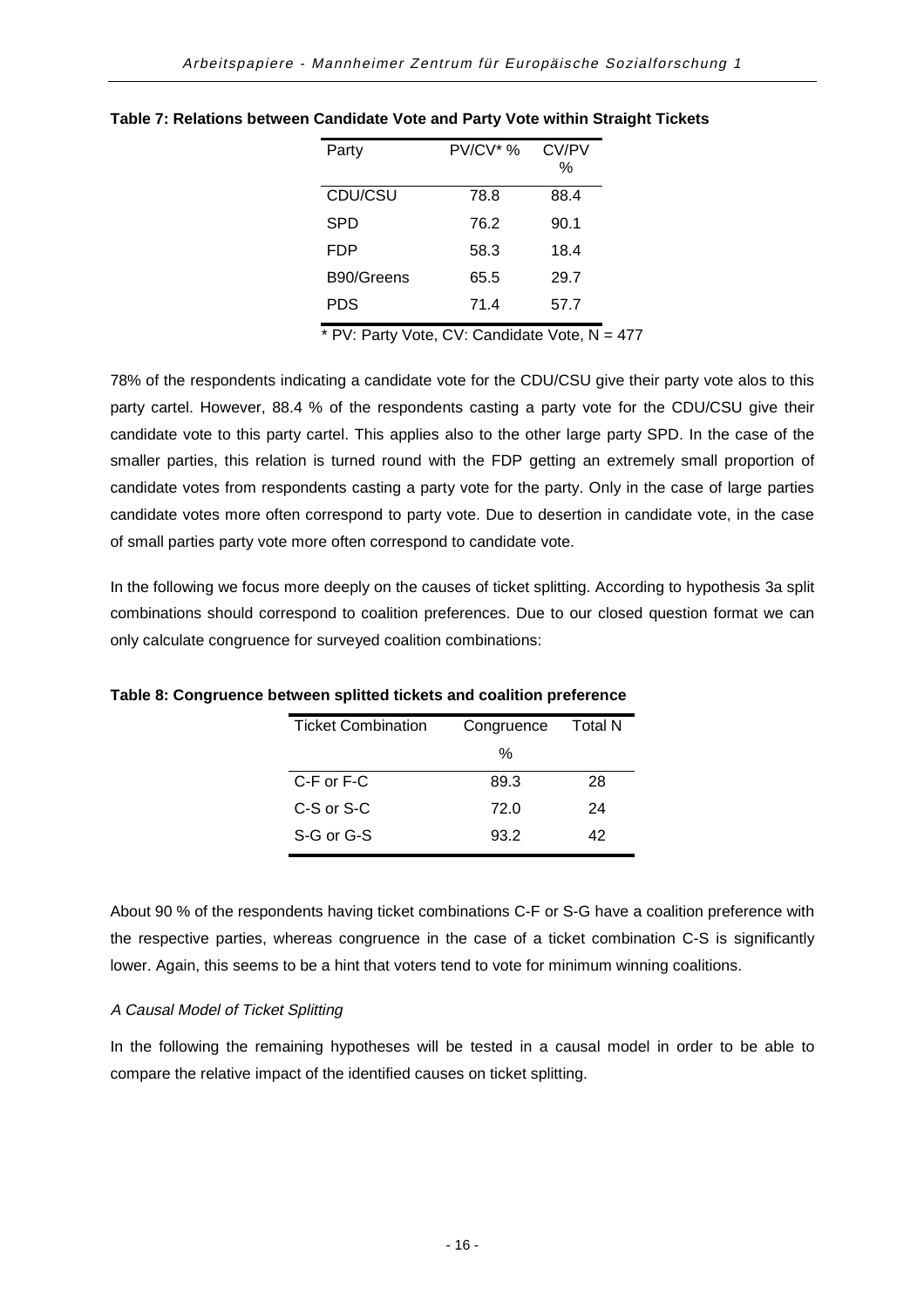| Variable                                                                               | ß        | t-Ratio  | P-Value |  |  |
|----------------------------------------------------------------------------------------|----------|----------|---------|--|--|
| One-way tie in first rank                                                              | 0.809    | 2.233    | 0.0255  |  |  |
| F in first rank                                                                        | 0.770    | 2.613    | 0.0089  |  |  |
| G in first rank                                                                        | 0.542    | 2.563    | 0.0103  |  |  |
| P in first rank                                                                        | 0.501    | 1.830    | 0.0672  |  |  |
| Preference of a single party                                                           | $-0.730$ | $-3.193$ | 0.0014  |  |  |
| Entry Uncertainty of F                                                                 | $-0.287$ | $-1.881$ | 0.0600  |  |  |
| <b>Entry Uncertainty of G</b>                                                          | $-0.096$ | $-0.703$ | 0.4822  |  |  |
| Plurality Uncertainty of C                                                             | $-0.316$ | $-1.025$ | 0.3055  |  |  |
| Plurality Uncertainty of S                                                             | $-0.715$ | $-1.366$ | 0.1718  |  |  |
| Constant                                                                               | $-0.646$ | $-7.096$ | 0.0000  |  |  |
| $2^*(LL(N)-LL(0)) = 43.412$ , DoF = 9, P-Value = 0.0000, Pseudo R <sup>2</sup> = 6.4 % |          |          |         |  |  |
|                                                                                        |          |          |         |  |  |

#### <span id="page-21-0"></span>**Table 9: Factors inducing ticket splitting (Binomial Probit)**

Percentage of Correct Predictions: 76.5 %

N=622 including N=147 splitters

The strongest predictor for splitters is a tie in first rank of the party preference. However, only oneway ties in first rank lead to a significant parameter. A model that specifies multiway ties instead of oneway ties in first rank produces an insignificant parameter. This is caused by generally indifferent voters that have no interest in parties and politics at all. 'Preference of a single party' has been specified for voters that strongly prefer one party and, at the same time, have a oneway or multiway tie in second rank of the party preference. The idea behind this hypothesis is that this pattern indicates a strong partisan bias for the respective party which decreases the probability of ticket splitting. This effect is significant and the sign is in the predicted direction. Entry uncertainty and plurality uncertainty with regard to party lists have been specified as uncertainty to assure coalitions S-G and C-F. These uncertainty considerations play no role at all for the decision to split party vote and candidate vote, neither in the case of large parties nor in the case of small parties. Therefore, hypothesis 5b has to be rejected. This is contrary to the explanation of strategic party voting, where expectations proved to be a relevant factor (cf. Thurner/Pappi 1998). However, having a small party (F, G, P) in first rank of the party preference significantly increases the probability of ticket splitting (hypothesis 5a) pointing to the fact that small parties candidates are deserted. Wald tests cannot reject the null hypothesis that these effects do not differ depending on which small party is considered<sup>16</sup>.

## **Conclusion**

In our paper we adapted a model of Brams/Fishburn on coalition voting to a mixed-member proportional representation system. Due to data restrictions we could not discuss all relevant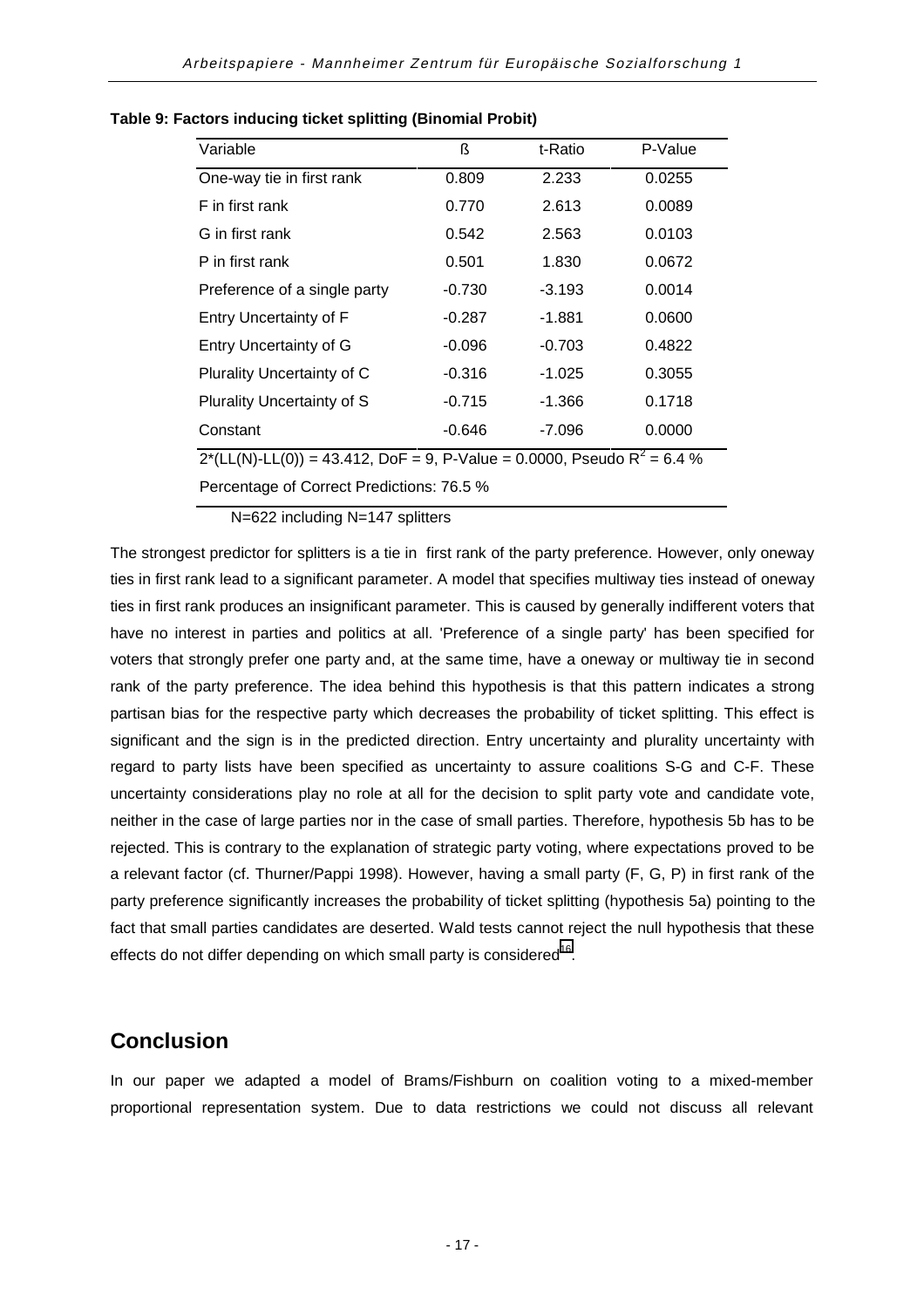<span id="page-22-0"></span>questions and hypotheses. However, our results should provide deeper insights into individuals' calculuses when confronted with a complex electoral system. Since this is the first time that congruence between party preferences and coalition preferences, between coalition preference and party vote and candidate vote, and between coalition preference and ticket combination has been analyzed, we are not able to assess whether our findings are normal or extraordinary. Only comparisons over time and electoral systems will make possible an evaluation. As strategic voting and splitting is concerned, our results are in line with previous studies (Jesse 1988, Thurner/Pappi 1998). Considering the explanation of ticket splitting, it can be stated that indifferent voters, at least those voters having a one-way tie in first rank, do significantly more often split their vote. Splitting in this electoral system seem also to be a matter of deserting first ranked small parties, since these parties have in general no chance in winning a constituency. Uncertainties of coalition building, however, seem not to be relevant for the decision of ticket splitting. Yet, regarding the high congruence between coalition preferences and ticket split combinations, coalition preferences seem to predetermine splitting combinations.

Results of this research design should provide valide material for an empirically grounded institutionbuilding. With our micro-oriented approach we are able to make generalizable propositions on the effects of naturally occurring electoral systems. An interesting question for future analyses is why rational voters give their candidate vote to the candidate of a small party and whether party preference order determines candidate preference order. Since it is not possible to survey binary comparison on candidates of a represenative sample of constituencies, this question should be answered tentatively by auxiliary instruments: do the voters know the institutional rules? Do the voters know their constituency candidates and evaluate them? And if yes: How do they assess the likelihood of a candidate winning the constituency?

## **Appendix**

l

#### Binary Party Comparisons

"In the following I'll give you the names of two parties. Imagine you would have to choose between them: Which of the parties would you prefer?"

CDU/CSU or SPD ?....... There was no direct elicitation of indifferences in order to avoid question format induced ties.

<sup>&</sup>lt;sup>16</sup> F in first rank versus G in first rank:  $\chi^2$  = 0.228, df =1, p=0.520; F in first rank versus P in first rank:  $\chi^2$  = 0.270, df =1, p=0.684; G in first rank versus P in first rank:  $\chi^2$  = 0.041, df =1, p=0.899.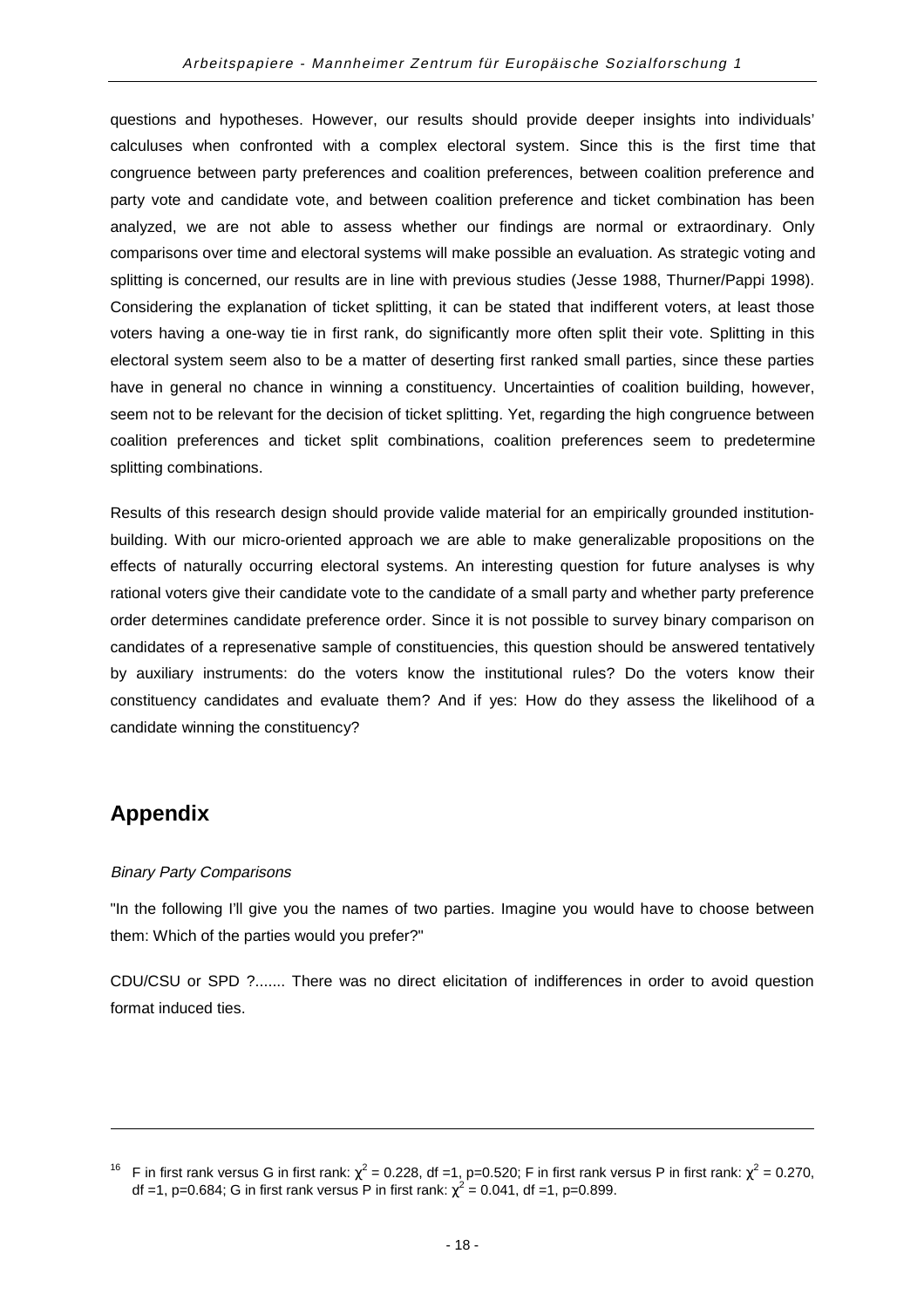#### Party and Candidate Vote

"In the general election to the Bundestag you have two votes. The first vote is for the candidates of a party in the respective constuencies. The second vote is for the list of a party. Would you please tell me, for which party you will vote for with your first vote. For which party will you vote for with your second vote?" Options for party vote as well as candidate vote have been given in terms of party labels.

#### Most Preferred Coalition

"After the election to the German Bundestag a new government has to be formed. If you had the choice between a coalition consisting of CDU/CSU and FDP, as it already exists, a coalition of the major parties CDU/CSU and SPD, or a new coalition of SPD and the Greens, which one would you favour/decide for?"

#### Expectation on leading major party

"Which will, in your opinion, be the leading party after the election to the German Bundestag on September 27th, 1998 – CDU/CSU or SPD?" Respondents indicating that both large parties will get around the same vote share have been recoded as being uncertain on which party will get a plurality.

#### Expectation on small parties reaching the entry threshold

"In the general election for the Bundestag, the result of the smaller parties as well is of importance for coalition building. How probable do you consider the FDP to reach the 5% threshold? What about the Greens/B0? What about the PDS?"

- Absolutely certain
- Relativelely certain
- Rather improbable
- Totally improbable

Categories 'relatively certain' and 'rather improbable' have been interpreted as indicating a percentage margin around .5 and the combined category was dummy-recoded for each of the respective parties and used for the threshold insurance hypotheses.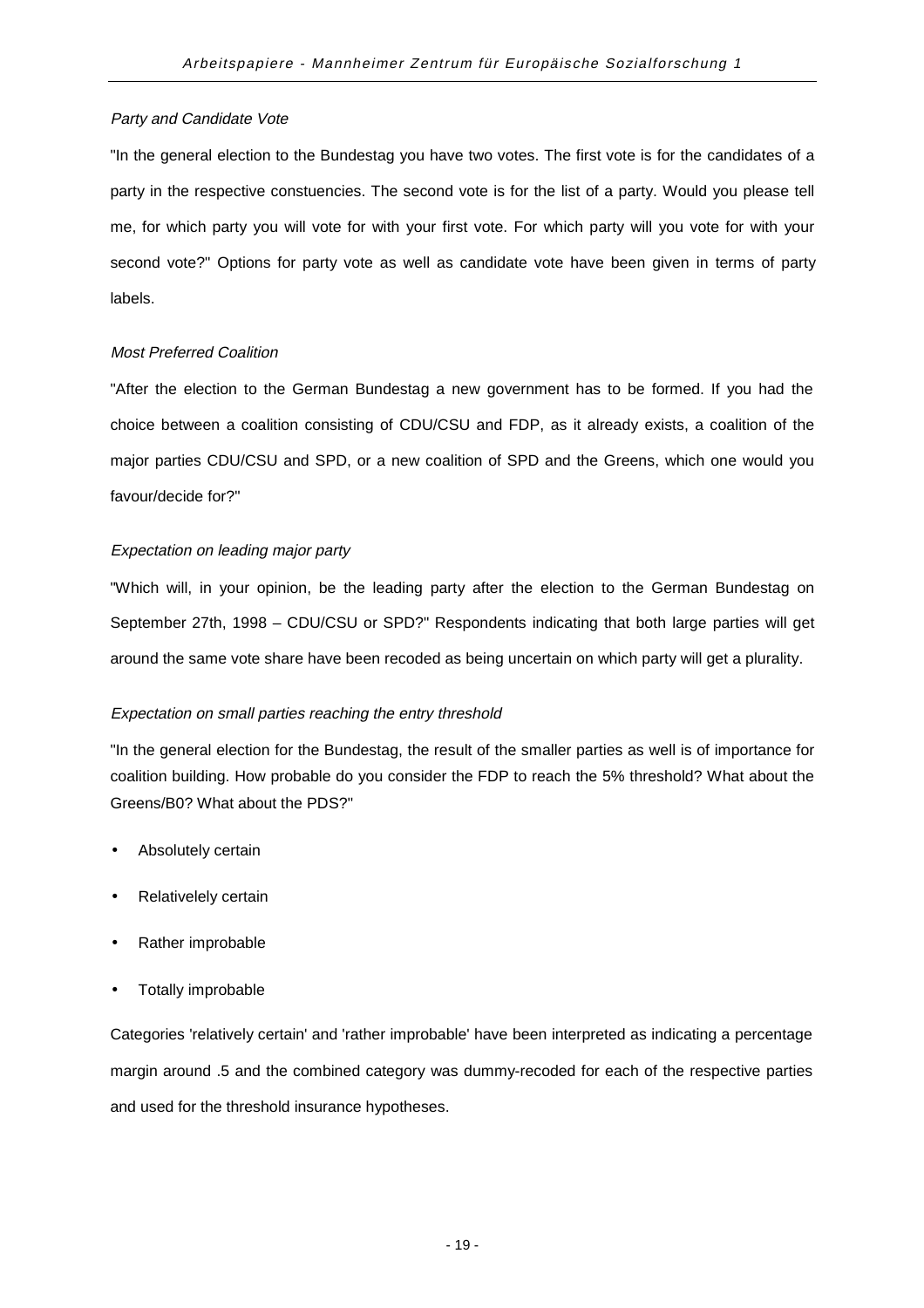## **References**

- Boston, Jonathan and Stephen Levine, Elizabeth McLay, Nigel S. Robert, 1996: New Zealand under MMP: A New Politics? Auckland: University of Auckland Press.
- Brady, Henry E. and Stephen Ansolabehere, 1989: 'The nature of utility functions in mass publics'. In: American Political Science Review 83 (March): 143-164.
- Brams, Steven J., Peter C. Fishburn, 1992: 'Coalition voting'. In: Mathematical Computer Modelling 16: 15-26.
- Chamberlin, John R., Jerry L. Cohen, and Clyde H. Coombs (1984) 'Social choice observed: Five presidential elections of the American Psychological Association'. In: The Journal of Politics 46: 479-502.
- Cox, Gary W. and Shugart, 1996: 'Strategic voting under proportional representation'. In: The Journal of Law, Economics, and Organization 12 (2): 299-324.
- Cox, Gary W., 1997: 'Making Votes Count. Strategic Coordination in the World's Electoral Systems'. Cambridge: Cambridge University Press.
- French, Simon, 1988: Decision Theory. An Introduction to the Mathematics of Rationality. Chichester: Ellis Horwood.
- Jesse, Eckard, 1988: Split-voting in the Federal Republic of Germany: An analysis of the Federal Elections from 1953 to 1987. In: Electoral Studies 7: 109-124.
- Lacy, Dean and Emerson M. S. Niou, 1998: 'Elections in double-member districts with nonseparable voter preferences'. In: Journal of Theoretical Politics 10: 89-110.
- Lijphart, Arend, 1998: Electoral Systems and Party Systems: A Study of Twenty-seven Democracies, 1945-1990. (Repr. in Paperback). Oxford: Oxford University Press.
- Luce, R. D. and P. Suppes, 1965: 'Preference, utility and subjective probability', in Luce, R. D., R. R. Bush, and E. Galanter (eds.) Handbook of Mathematical Psychology**.** New York: Wiley; III, Pp. 249-410.
- Nohlen, Dieter, 1996: Elections and Electoral systems in the World (2<sup>nd</sup> Edition). Delhi: MacMillan.
- Nohlen, Dieter and Florian Grotz, Michael Krennerich, Bernhard Thibaut, (n.d.): Appendix: Electoral Systems in Independent Countries, in Richard Rose (ed.): International Encyclopedia of Elections. Washington D.C.: Congressional Quarterly (forthcoming).
- Regenwetter, Michel, 1997: 'Probabilistic preferences and topset voting'. In: Mathematical Social Sciences 34: 91-105.
- Regenwetter, Michel, Bernard Grofman, 1998a: 'Approval voting, borda winners, and condorcet Winners: Evidence from seven elections'. In: Management Science 44: 520-533.
- Regenwetter, Michel, Grofman, Bernard, 1998b: Choosing subsets: A size-independent probabilistic model and the quest for a social welfare ordering. In: Social Choice and Welfare: 423-443.
- Sartori, Giovanni, 1994: 'Comparative Constitutional Engineering: An Inquiry into Structures, Incentives and Outcomes'. New York, NY: New York University Press.
- Schmitt-Beck, Rüdiger, 1993: 'Denn sie wissen nicht, was sie tun... Zum Verständnis des Verfahrens der Bundestagswahl bei westdeutschen und ostdeutschen Wählern'. In: Zeitschrift für Parlamentsfragen 3: 395-415.